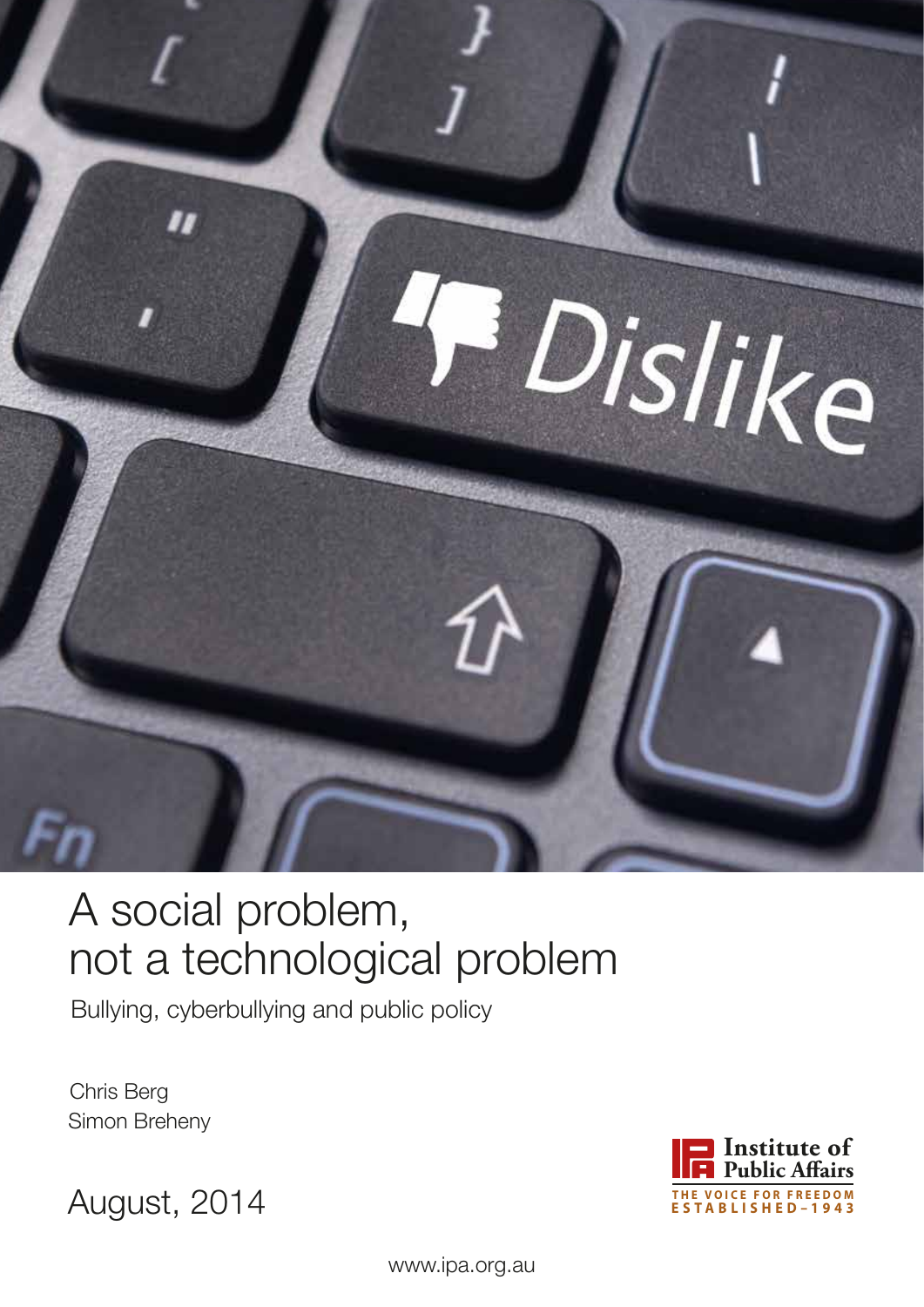### About the Institute of Public Affairs

The Institute of Public Affairs is an independent, non-profit public policy think tank, dedicated to preserving and strengthening the foundations of economic and political freedom.

Since 1943, the IPA has been at the forefront of the political and policy debate, defining the contemporary political landscape.

The IPA is funded by individual memberships and subscriptions, as well as philanthropic and corporate donors.

The IPA supports the free market of ideas, the free flow of capital, a limited and efficient government, evidence-based public policy, the rule of law, and representative democracy. Throughout human history, these ideas have proven themselves to be the most dynamic, liberating and exciting. Our researchers apply these ideas to the public policy questions which matter today.

### About the authors

**Chris Berg** is Policy Director at the Institute of Public Affairs. He is a regular columnist with ABC's *The Drum*, and an award-winning former editor of the *IPA Review*.

His latest book is In Defence of Freedom of Speech: from Ancient Greece to Andrew Bolt.

A monograph, The Growth of Australia's Regulatory State, was published in 2008. He is also the editor of 100 Great Books of Liberty (with John Roskam) published by Connor Court Publishing in 2010, and The National Curriculum: A Critique (2011).

**Simon Breheny** is Director of the Legal Rights Project and Editor of FreedomWatch at the Institute of Public Affairs.

Simon has been published in The Australian, the Sydney Morning Herald, the Herald Sun, the Punch, the Canberra Times and the Sunday Tasmanian. He is regularly interviewed on radio around the country in relation to legal rights and rule of law issues and has appeared on ABC's Lateline and News Breakfast, ABC News 24, Channel 7's Weekend Sunrise and Sky News' Lunchtime Agenda and PM Agenda.

Simon has also appeared as a witness to give expert evidence before the Senate Standing Committee on Environment and Communications, NSW Legislative Council Standing Committee on Law and Justice, Senate Legal and Constitutional Affairs Legislation Committee and the Parliamentary Joint Committee on Intelligence and Security.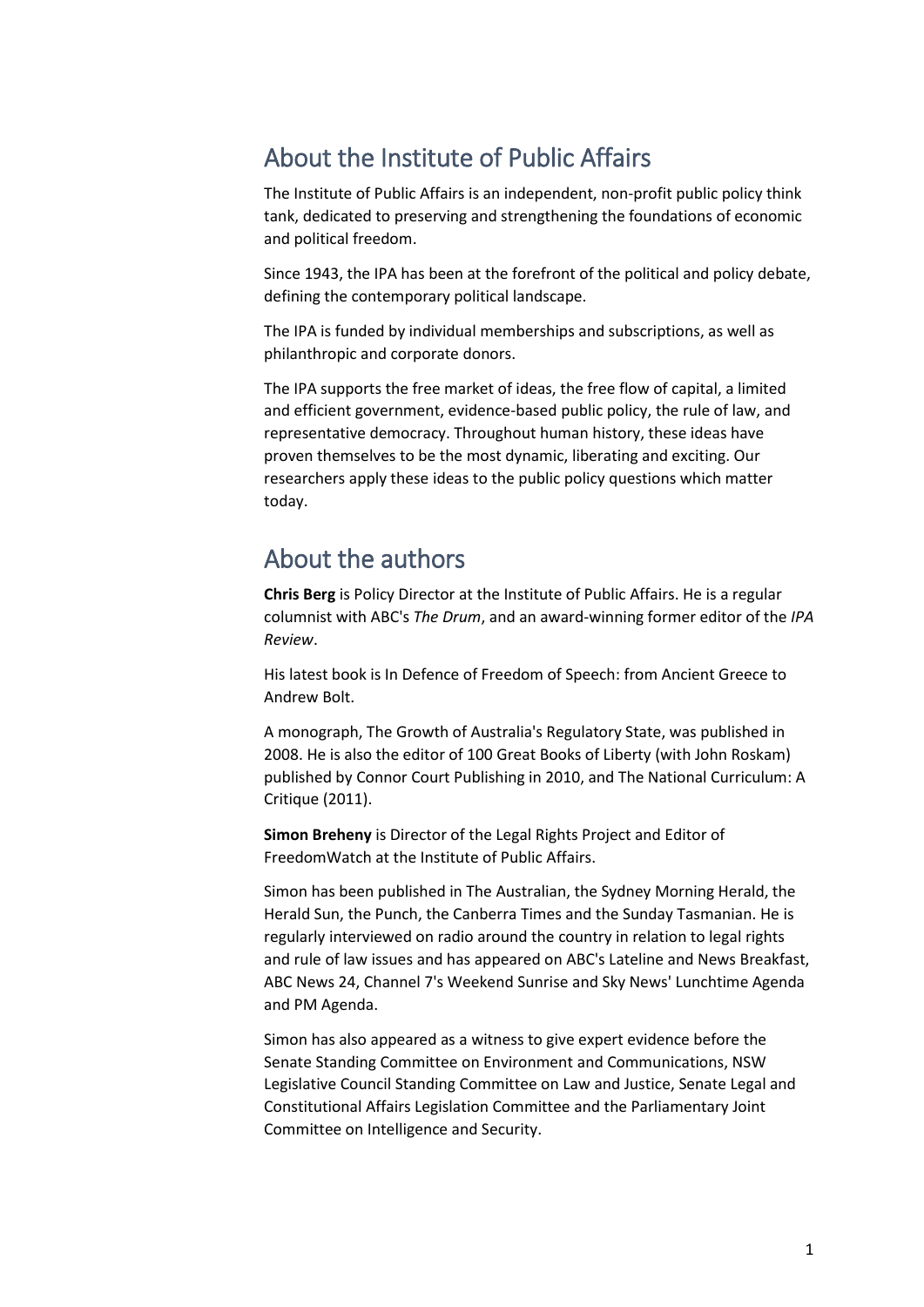# **Table of Contents**

<span id="page-2-0"></span>

| Cyberbullying is an aspect of bullying, not a discrete problem  9   |  |
|---------------------------------------------------------------------|--|
|                                                                     |  |
|                                                                     |  |
|                                                                     |  |
|                                                                     |  |
|                                                                     |  |
|                                                                     |  |
|                                                                     |  |
| The Abbott government's proposal to tackle cyberbullying 21         |  |
| What is the appropriate role for public policy in cyberbullying? 24 |  |
|                                                                     |  |
|                                                                     |  |
|                                                                     |  |
|                                                                     |  |
|                                                                     |  |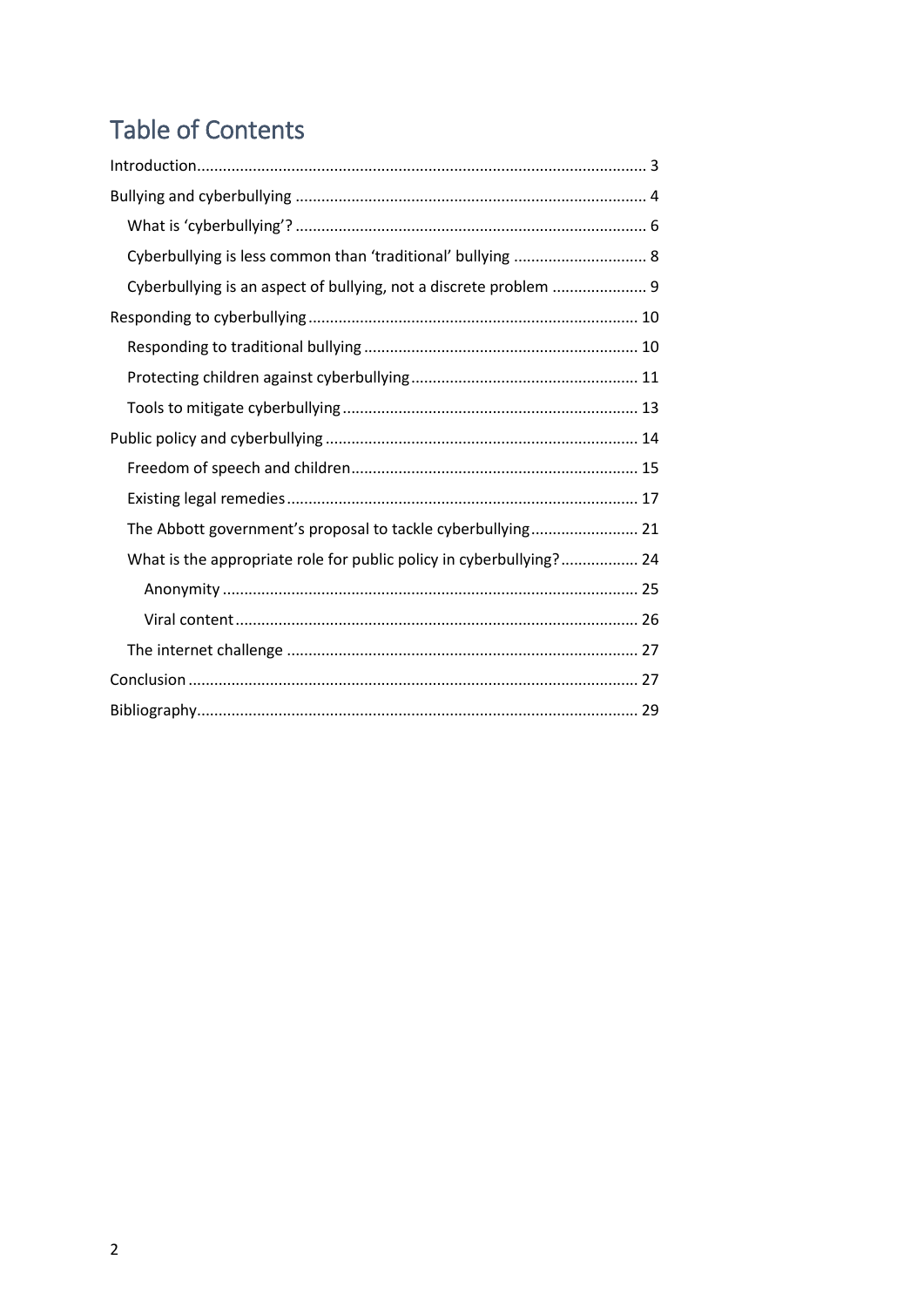### Introduction

Bullying among children is a significant and serious issue. In recent years, the phenomenon described as "cyberbullying" has received a large amount of social, political, and academic attention.

The Commonwealth government has announced that it is seeking legislative change to deal with cyberbullying. The government plans to institute a Children's e-Safety Commissioner with power to takedown harmful content directed at children from the social media sites.

The Children's e-Safety Commissioner is a serious threat to freedom of speech.

The purpose of this paper is to outline the scope of the cyberbullying problem, the conceptual framework within it must be understood, and develop principles by which policymakers can address the cyberbullying problem. Without understanding the cyberbullying phenomenon it is impossible to devise effective policy that will not have unintended consequences and threaten basic liberties like freedom of speech. Unfortunately it is not clear that the government has clearly understood the causes, consequences, and characteristics of cyberbullying.

This paper argues that cyberbullying is a subset of bullying. It is bullying by electronic means. It is not a problem of a different kind from bullying in an offline environment.

Cyberbullying is a social problem, not a technological one.

There are a number of possible responses to bullying. Traditional bullying (of the offline kind) has been dealt with through various prevention programs, mostly run directly through schools.

Furthermore, many existing legislative controls are readily available to individuals who feel they are being unlawfully cyberbullied. Australians are already protected from bullying and bullying-like behaviour through threats of violence and stalking offences, defamation and privacy law, and a host of laws directed at offensive and harassing conduct. Unfortunately these existing remedies are poorly understood by the community – and, it appears, policymakers.

The Commonwealth government's proposed e-Safety commissioner will add little protection to victims of bullying. Furthermore, it poses a serious threat to freedom of speech and digital liberties.

Parts of this paper are drawn from the Institute of Public Affairs' submission to the Department of Communications 2014 inquiry Into the 'Coalition's Policy to Enhance Online Safety for Children',<sup>1</sup> the article 'The Cyberbullying Moral

The Commonwealth government's proposed e-Safety commissioner offers little protection for victims of bullying.

**.** 

<sup>1</sup> C Berg & S Breheny, *Submission to the Department of Communications Discussion Paper 'Enhancing Online Safety for Children'* Institute of Public Affairs, Melbourne, 2014.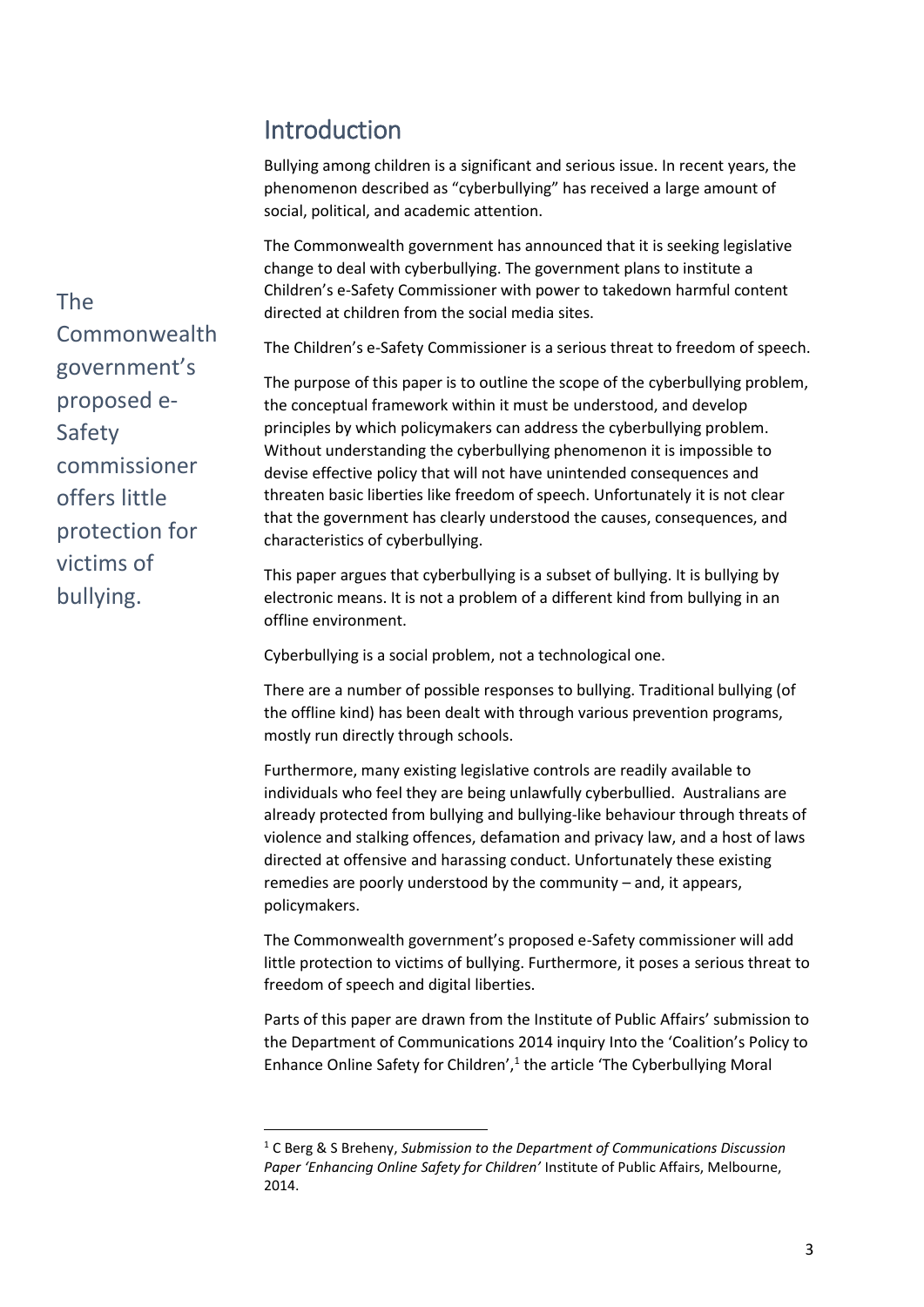Panic', published in the April 2014 edition of the *IPA Review*,<sup>2</sup> and 'Combatting the cyberbully myth' published in the *Sunday Age* on 23 March 2014.<sup>3</sup>

# <span id="page-4-0"></span>Bullying and cyberbullying

Bullying is a social phenomenon found in all societies and all age groups. Bullying is found throughout the developed and developing world. It is found in affluent nations as well as within tribal communities.<sup>4</sup> Indeed, bullying is not limited to human beings. Bullying-like behaviour has been observed in rats and mice, baboons, and chimpanzees.<sup>5</sup>

The incidence of bullying is strongly tied to age. Researchers have noted that reports of bullying decline substantially between the ages of 8 and 16 years, consistent among a number of countries. Bullying appears to peak between the ages of 11 to  $13<sup>6</sup>$ 

These are not however the only circumstances in which bullying can occur.

In recent years there has been an increasing focus on bullying in the workplace. We focus here on bullying among children for three reasons. First, bullying is most common in child groups. Second, children are more vulnerable. Third, public policy has distinguished, for the most part, between bullying among children, and bullying incidents where adults are the bullies. The existence of workplace bullying underlines that bullying is endemic to human social interaction, and that constancy, we will argue, has significance for public policy that aims to prevent bullying.

A further important category of bullying concerns bullying where the victim is a child and the aggressor is an adult. This form of bullying, which can be particularly damaging, raises complex questions of supervision, trust, and duty of care, and also requires distinct public policy approaches.

For the purposes of this paper, the word bullying will refer to bullying among children.

The use of the word 'bully' to refer to a 'harasser of the weak' dates from the seventeenth century.<sup>7</sup> The historical record suggests that bullying has long

<http://blogs.scientificamerican.com/guest-blog/2011/12/15/the-origins-ofbullying/>.

The use of the word 'bully' to refer to a 'harasser of the weak' dates from the seventeenth century.

l

<sup>2</sup> C Berg & S Breheny, 'The cyberbullying moral panic', *IPA Review*, vol. 66, no. 1, 2014. <sup>3</sup> C Berg, 'Combatting the cyberbully myth', review, *The Sunday Age,* 23 March 2014. <sup>4</sup> P Due, Holssein, Bjørn E., J Lynch, F Diderichsen, SN Gabhain, P Scheidt, C Currie, & The Health Behaviour in School-Aged Children Bullying Working Group, 'Bullying and symptoms among school-aged children: international comparative cross sectional study in 28 countries', *European Journal of Public Health*, vol. 15, no. 2, 2005; H Sherrow, 'The Origins of Bullying', 15 December 2011, Scientific American,

<sup>5</sup> Sherrow, 'The Origins of Bullying'

<sup>6</sup> PK Smith, KC Madsen, & JC Moody, 'What causes the age decline in reports of being bullied at school? Towards a developmental analysis of risks of being bullied', *Educational Research*, vol. 41, no. 3, 1999.

<sup>7</sup> D Harper, *bully*, <http://www.etymonline.com/index.php?term=bully>.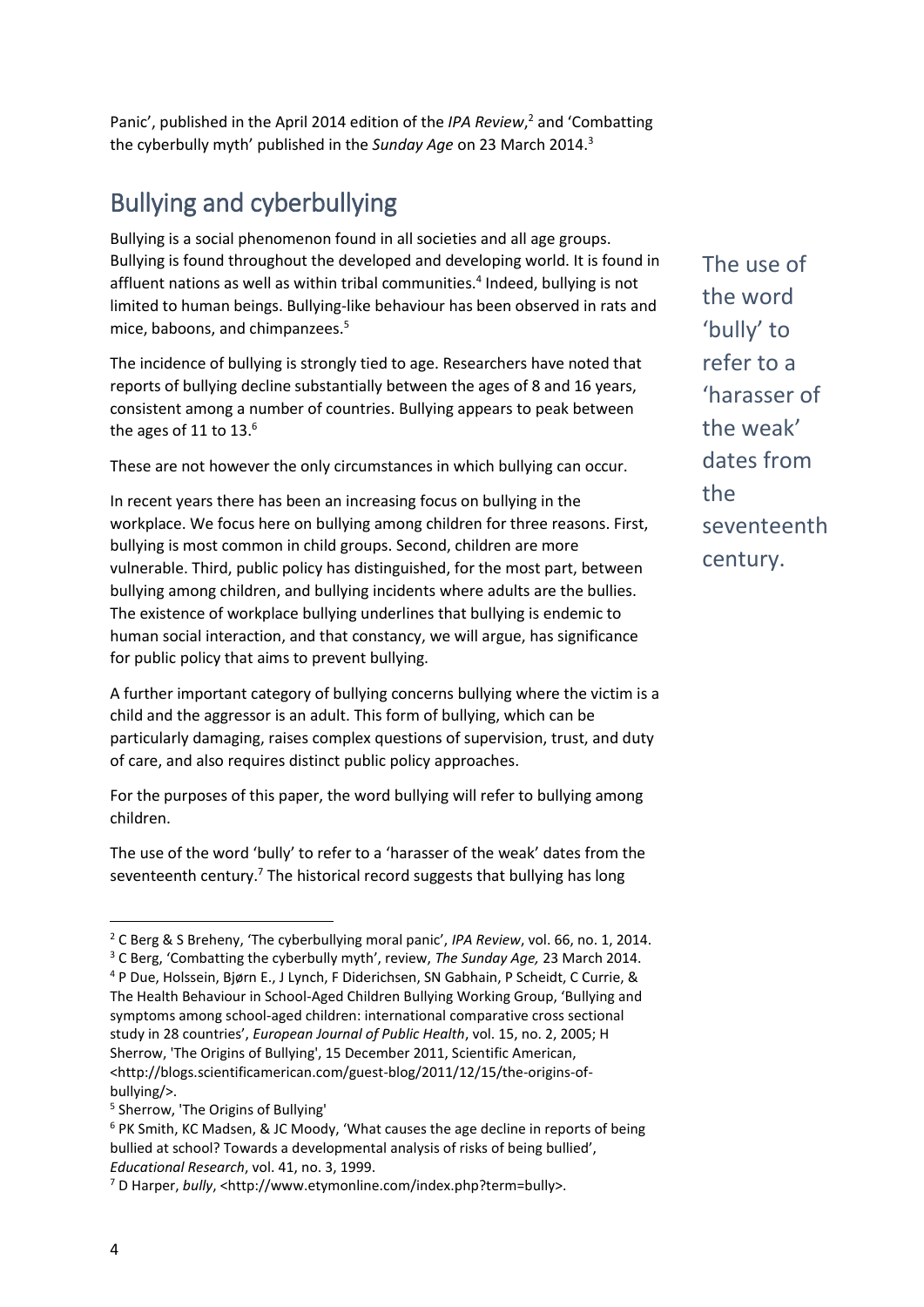been a feature of childhood social interaction, and, as a consequence, has clustered around the school environment.

Bullying among children has been a matter of long standing literary interest, reflecting its existence as part of the social experience. The quasiautobiographical novel *Tom Brown's Schooldays*, published in 1847, details the bullying and abuse at a British public school. George Orwell and Roald Dahl famously documented bullying at school. The 1954 novel *Lord of the Flies* is a dystopian exploration of bullying among children.

Bullying was first explored in the academic literature in 1897.<sup>8</sup> This paper distinguished between *bullying* and *teasing*. Bullying in this view was seen as physical harassment, whereas teasing was classed as verbal activity. As Hyojin Koo points out, in recent decades "the meaning of bullying has been expanded and now includes direct verbal taunting and social exclusion."<sup>9</sup> Our understanding of what constitutes bullying behaviour is now focused more on its non-physical manifestation. In part this reflects more general decline in violent behaviour over time, and associated lower toleration of interpersonal violence, and in part this is due to the increasing emphasis on the importance of mental health in contemporary society.

Given the current emphasis on the psychological elements of bullying behaviour, what constitutes bullying has been the subject of much debate. The Norwegian bullying prevention expert Dan Olweus provides a standard three part definition. Bullying constitutes intentionally aggressive behaviour between one individual to another. Bullying reflects an imbalance of power between bully and victim. Furthermore, bullying is usually a sustained and repeated phenomenon.<sup>10</sup>

The implication here is that bullying is a form of aggressive behaviour, but not all aggressive behaviour can be described as bullying. Aggressive behaviour between two individuals of equal power – however defined – is not bullying behaviour, and ought not to be treated as such. Smith and Sharp give a short definition of bullying as "the systemic abuse of power".<sup>11</sup>

One further important addition to distinguishing bullying behaviour is the intention to hurt. Bullying need not be physical or verbal, but can be manifest in what has been described as 'relational aggression'; for example, social exclusion, 'shunning', or the 'silent treatment'. The psychological harms from such behaviour are significant but relational bullying is particularly hard for parents and supervisors to detect. It is easy to identify a child who has been physically abused, but much harder for adults to identify patterns of relational aggression.

**.** 

In whatever form it occurs, bullying can cause significant psychological harm.

<sup>8</sup> FL Burk, 'Teasing and Bullying', *Pedagogical Seminary*, vol. 4, no. 3, 1897.

<sup>&</sup>lt;sup>9</sup> H Koo, 'A Time Line of the Evolution of School Bullying in Differing Social Contexts', *Asia Pacific Education Review*, vol. 8, no. 1, 2007.

<sup>10</sup> See http://www.violencepreventionworks.org/public/bullying.page.

<sup>&</sup>lt;sup>11</sup> PK Smith & S Sharp, 'The problem of school bullying', in Peter K. Smith & Sonia Sharp (eds.), *School bullying: insights and perspectives,* Routledge, London, 1994.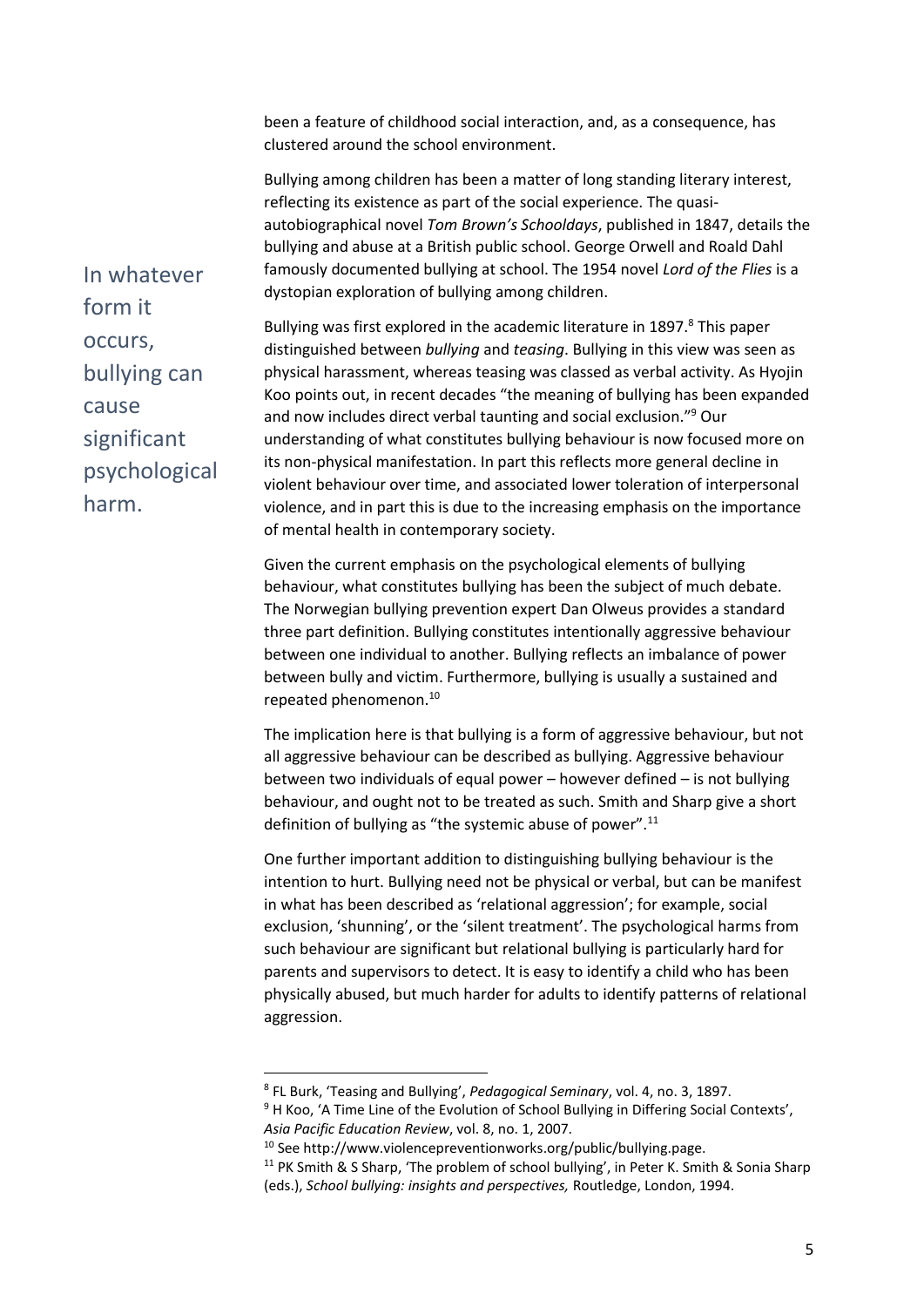In whatever form it occurs, bullying can cause significant psychological harm. Children who have been bullied tend to be lower on levels of self-esteem. Bully victims are more likely to have depressive tendencies. Children suffering from the effects of bullying often struggle with concentration and learning in the classroom. Furthermore, in more severe instances, the effects of bullying can create psychological challenges for years to come. At the worst end of the spectrum, there have been a number of high profile cases of children taking their own life where bullying has been implicated.<sup>12</sup>

Nevertheless, the very real harm bullying can cause should be treated with two substantial caveats. First, the dynamics of social relationships among children are extremely opaque to outsiders. Second, those relationships are highly fluid. These two factors add substantially to the public policy challenge.

The sociologist danah boyd has documented the wide variety of social behaviours that children distinguish between. For instance, 'bullying', 'teasing', 'drama', and 'pranks' are all discrete acts with different social implications. The distinctions between these activities are not obvious to outsiders, and can vary according to age and social group. These distinctions reflect young peoples' sense of the seriousness of the harm they are causing or being subject to. As boyd writes,

Nuance often gets lost in the panic. News reports do not explain, for example, why teens … use different language to describe interpersonal conflict or why the dynamics that they describe are so common … few people consider how broader cultural practices and attitudes help shape teens' logic.<sup>13</sup>

The social dynamics of bullying mean that often individual children are, at various times in their adolescence, the bullies and the victim. Furthermore, they are often both bullies and victims depending on their social circle. A bully in one social context can be a victim in another, and vice-versa.<sup>14</sup>

#### <span id="page-6-0"></span>What is 'cyberbullying'?

Bullying, we have suggested, is endemic to human social interaction, and bullying has been a constant historical feature of educational institutions. The question confronting our policymakers is whether the evolution of digital technologies over the last two decades has altered anything about the nature, harm, or extent of bullying that is policy-relevant.

The distinction here is between traditional bullying – physical, verbal, relational – and cyberbullying, in which verbal and relational bullying are

 $\overline{\phantom{a}}$ 

Some researchers suggest that bullying by text or multimedia message is a more significant problem than bullying over social networks.

 $12$  Ibid.

<sup>13</sup> d boyd, *It's complicated : the social lives of networked teens*, Yale University Press, 2014. p. 131.

<sup>&</sup>lt;sup>14</sup> MK Holt, D Finkelhor, & GK Kantor, 'Hidden Forms of Victimization in Elementary Students Involved in Bullying', *School Psychology Review*, vol. 36, no. 3, 2007; JD Unnever, 'Bullies, Aggressive Victims, and Victims: Are They Distinct Groups?', *Aggressive Behavior*, vol. 31, no. 2, 2005; DL Espelage, K Bosworth, & TR Simon, 'Examining the Social Context of Bullying Behaviors in Early Adolescence', *Journal of Counseling & Development*, vol. 78, no. 3, 2000.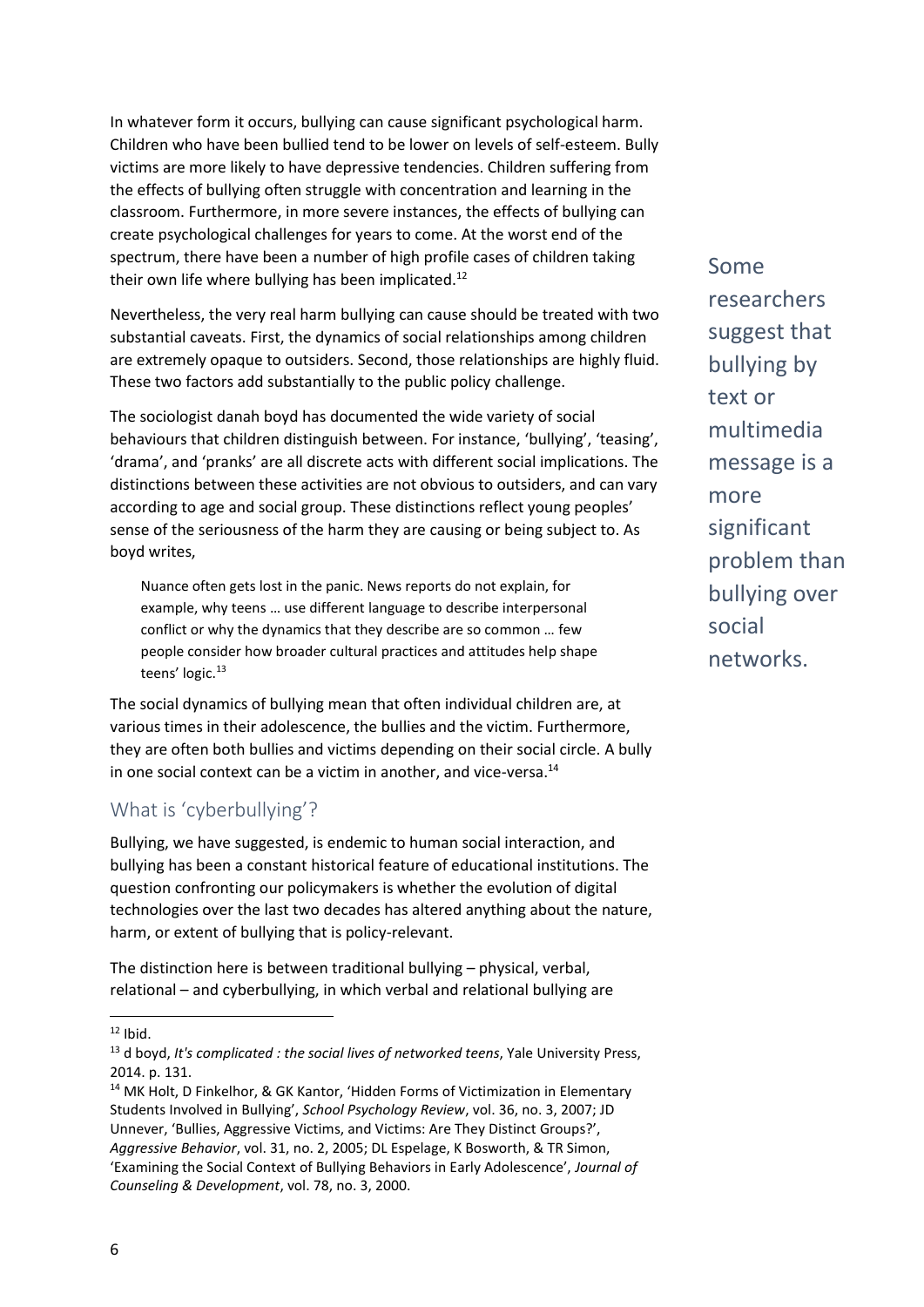conducted using modern technologies. That technology can include social media networks such as Twitter, Facebook and Google Plus, webpages, blogs, and niche sites like Snapchat and Pinterest. But it also includes older technologies such as text messages, and 'traditional' phone calls. Indeed, some researchers suggest that bullying by text or multimedia message is a more significant problem than bullying over social networks, despite the latter's larger profile in the popular press.<sup>15</sup>

A policy that purports to tackle 'cyberbullying' ought to be clear about the nature of the behaviour it is seeking to tackle.

**.** 

There are a wide variety of definitions of cyberbullying used in the academic literature, which reflects a lack of consensus about cyberbullying's essential features. Some researchers have defined cyberbullying as a form of individual insult: "The use of the Internet or other digital communication devices to insult or threaten someone" or "Sending or posting harmful or cruel texts or images using the Internet or other digital communication devices.<sup>"16</sup> This seems to be needlessly abandoning the behavioural precision which has evolved in discussions about bullying. If cyberbullying is simply insulting or offending somebody online then why describe it as 'bullying'?

It is more coherent, and more analytically valuable, to transpose the standard definition of bullying onto cyberbullying: that is, intentionally aggressive digital communication characterised by an imbalance of power sustained over a period of time with the intention to cause harm. Definitions are not semantics. A policy that purports to tackle 'cyberbullying' ought to be clear about the nature of the behaviour it is seeking to tackle.

Some researchers have argued that cyberbullying is materially different from bullying, and requires a specific public policy approach. The argument is as follows. Unlike traditional bullying, cyberbullying is not constrained by proximity to other children. Cyberbullying can follow children home – that is, intrude into their safe space. As a consequence it is "more pervasive and more insidious".<sup>17</sup> Digital technologies have a limitless potential audience. Content can go 'viral', reaching an enormous number of viewers in a rapid amount of time. There have been a number of high profile cases of extremely viral content widely distributed – the *Star Wars Kid* video being one of the most dramatic cases. The potential harm from bullying, the argument suggests, increases exponentially as its potential electronic audience increases.

These arguments have obvious intuitive merit. However, they can be criticised on a number of grounds. First, some of these claims do not find support in the empirical work on the significance and harm of cyberbullying. Second, it is not clear that bullying online *is* more pervasive and insidious than school ground bullying.

<sup>15</sup> A Srivastava, R Gamble, & J Boey, 'Cyberbullying in Australia: Clarifying the Problem, Considering the Solutions', *International Journal of Children's Rights*, vol. 21, 2013. <sup>16</sup> RS Tokunga, 'Following you home from school: A critical review and synthesis of research on cyberbullying victimization', *Computers in Human Behavior*, vol. 26, 2010. <sup>17</sup> Srivastava, Gamble, & Boey, 'Cyberbullying in Australia: Clarifying the Problem, Considering the Solutions'.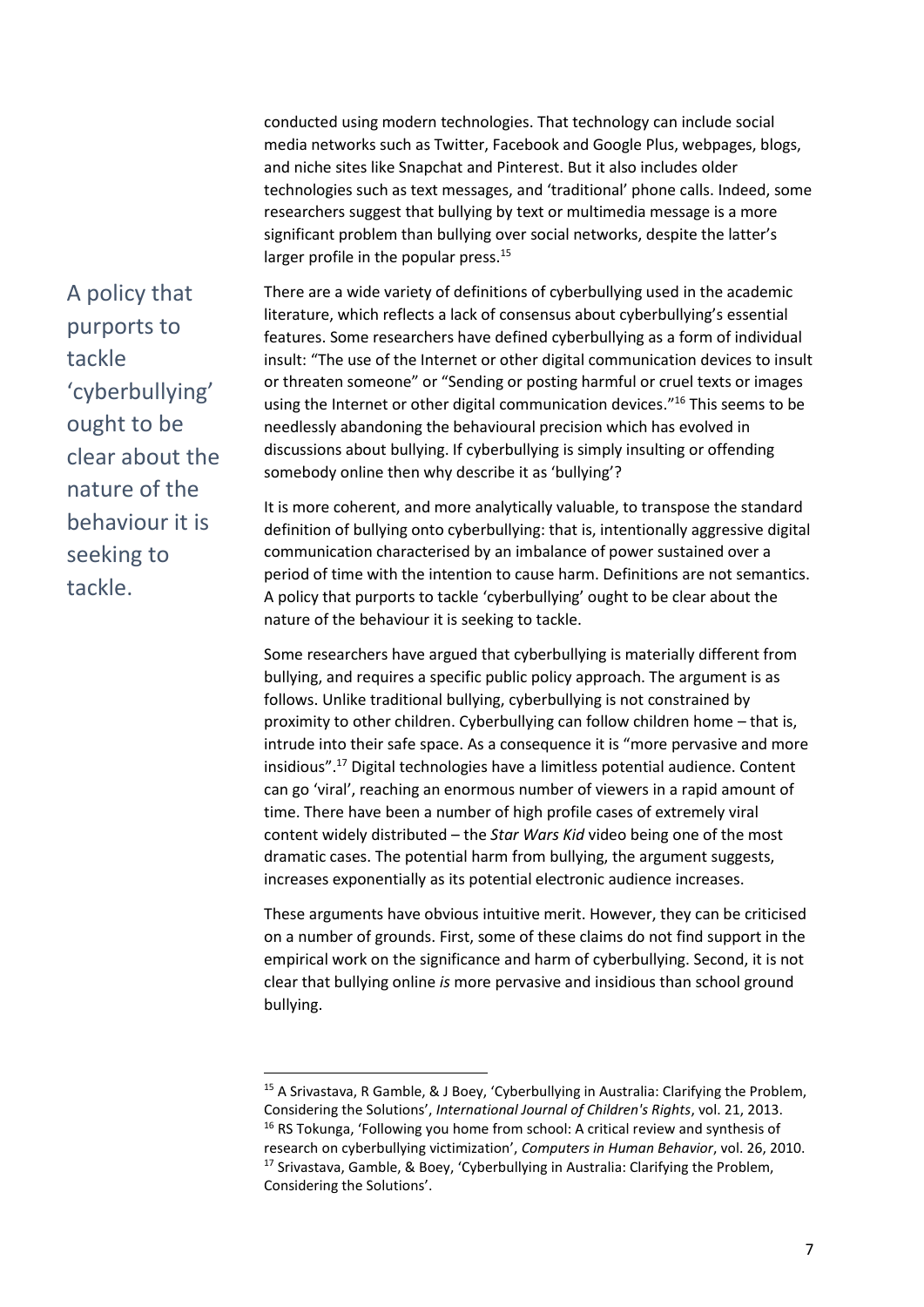A more significant issue for policymakers is this: even if it is demonstrated that cyberbullying is uniquely harmful it does not necessarily follow that there is a public policy approach which would be able to tackle that harm.

#### <span id="page-8-0"></span>Cyberbullying is less common than 'traditional' bullying

Determining the prevalence of bullying and cyberbullying is fraught with difficulty. One Australian paper, surveying a variety of studies, found the prevalence of cyberbullying among student populations between 4.9 per cent and 30 per cent. Studies into bullying rely almost uniformly on self-reported data. Student perceptions of the prevalence of cyberbullying diverge from the survey evidence. For example, student focus groups have reported that students expect between 70 and 100 per cent of other students would have experienced cyberbullying, whereas studies of that same population found less than a quarter had in fact done so. $^{18}$ 

Furthermore, surveys are extremely sensitive to the definitions of bullying behaviour a) applied by researchers and b) the understanding of what constitutes bullying among students themselves. This makes it particularly hard to make cross-cultural or international assessments of the prevalence of bullving.<sup>19</sup>

Nevertheless, the survey evidence, of which there is a great deal, allows us to closely determine the relationship between bullying and cyberbullying. While it is hard to get data that is comparable between studies, evidence within studies consistently suggests that cyberbullying is less prevalent than traditional bullying.

For example, one 2008 paper in the *Journal of Child Psychology and Psychiatry* found that "cyberbullying is substantially less frequent" than traditional bullying.<sup>20</sup> Another 2008 study found that cyberbullying was half as frequent as traditional bullying.<sup>21</sup> One further study argued that "more adolescents experienced being bullied inside school than outside school."<sup>22</sup> One more suggested that "cyberbullying and cybervictimization were found to occur rather infrequently compared with traditional forms."<sup>23</sup> While there is disagreement between studies on the magnitude of the different prevalence

One 2008 paper found that "cyberbullying is substantially less frequent" than traditional bullying.

<sup>&</sup>lt;sup>18</sup> PK Smith, J Mahdavi, M Carvalho, S Fisher, S Russell, & N Tippett, 'Cyberbullying: its nature and impact in secondary school pupils', *Journal of Child Psychology and Psychiatry*, vol. 49, no. 4, 2008.

<sup>&</sup>lt;sup>19</sup> Due, Holssein, Lynch, Diderichsen, Gabhain, Scheidt, Currie, & The Health Behaviour in School-Aged Children Bullying Working Group, 'Bullying and symptoms among school-aged children: international comparative cross sectional study in 28 countries'.

<sup>&</sup>lt;sup>20</sup> Smith, Mahdavi, Carvalho, Fisher, Russell, & Tippett, 'Cyberbullying: its nature and impact in secondary school pupils'.

<sup>21</sup> R Slonje & PK Smith, 'Cyberbullying: Another main type of bullying?', *Scandinavian Journal of Psychology*, vol. 49, 2008.

 $22$  G Steffgen & A König, 'Cyber bullying: The role of traditional bullying and empathy', in *Cyber bullying: The role of traditional bullying and empathy*, City, 2009.

 $23$  P Gradinger, D Strohmeier, & C Spiel, 'Traditional Bullying and Cyberbullying: Identification of Risk Groups for Adjustment Problems', *Zeitschrift fur Psychologie / Journal of Psychology*, vol. 217, no. 4, 2009.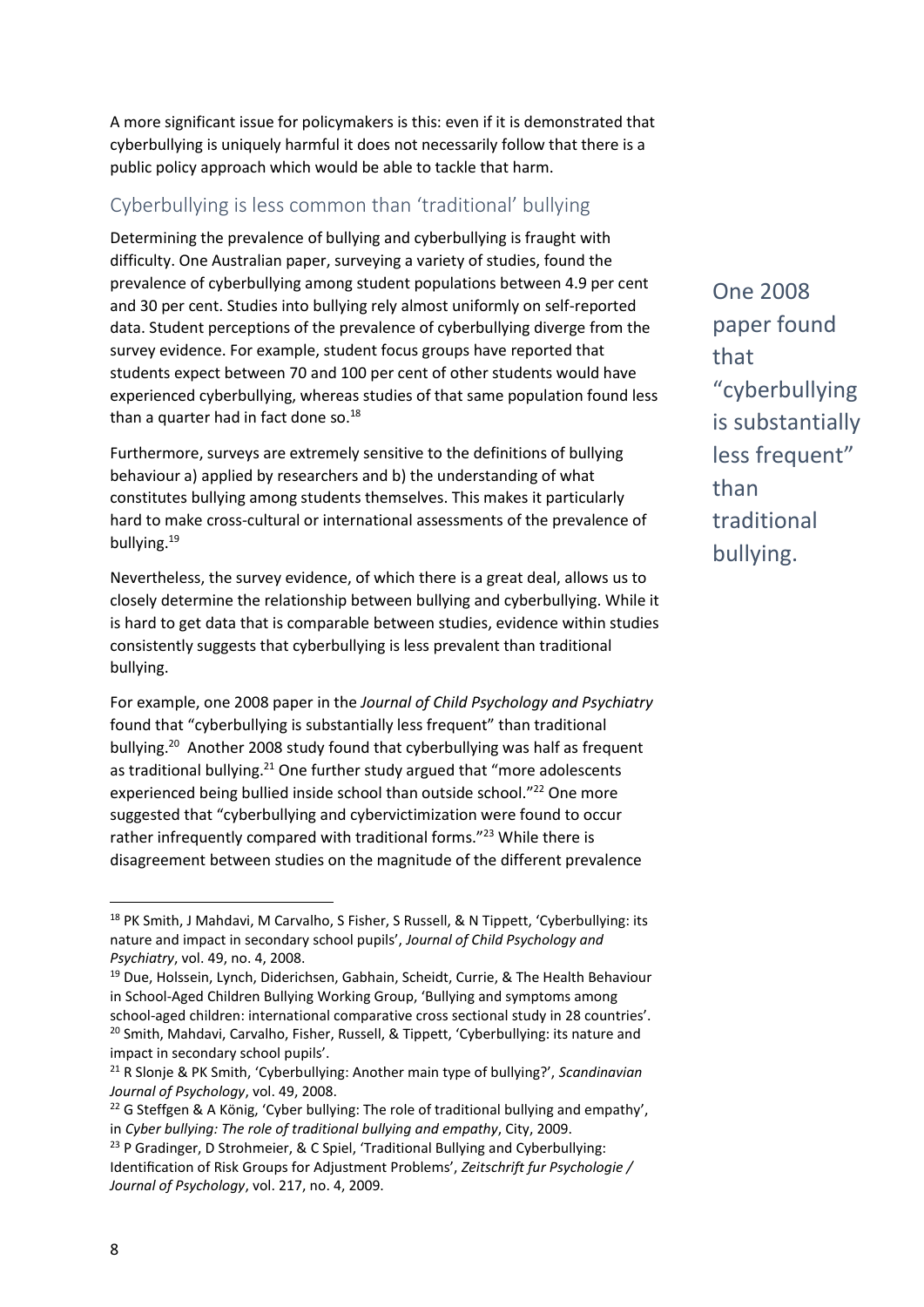between bullying and cyberbullying there is a consistent agreement that the former is more prevalent than the latter.

Dan Olweus has summed up this research by arguing "there is very little scientific support to show that cyberbullying has increased over the past five to six years, and this form of bullying is actually a less frequent phenomenon".<sup>24</sup>

#### <span id="page-9-0"></span>Cyberbullying is an aspect of bullying, not a discrete problem

Responses that focus on cyberbullying without being integrated into a larger general response to the bullying problem are unlikely to be effective.

Studies comparing cyberbullying and bullying also demonstrate something else fundamental to understanding the cyberbullying problem – the two forms of bullying co-exist. That is, children who experience bullying at school are more likely to experience cyberbullying, and children who have been cyberbullied are almost always suffering bullying at school. Some children report being bullied at school but not bullied online, whereas almost no children report being solely cyberbullied.

For example, one study found that:

The relationship between traditional and electronic victimization was such that only six of the electronic victims were not involved as traditional victims … Analyses showed that most electronic bullies were also traditional bullies … [S]tudents involved in electronic bullying are a subset of those involved in traditional bullying. This suggests that bullying starts offline and then sometimes (but not always) continues online. This pattern also implies that bullying does not start online.<sup>25</sup>

Another study concluded that:

hardly any students are exclusively cybervictims. Instead, most of the cybervictims were at the same time traditional victims. These results highlight the overlapping nature of traditional and cyberforms of victimization. Therefore, to consider traditional victimization and cybervictimization simultaneously is crucial to not bias results.<sup>26</sup>

This is a consistent finding across the literature. As Olweus argues,

the new electronic media have actually created few 'new' victims and bullies … To be cyberbullied or to cyberbully other students seems to a large extent to be part of a general pattern of bullying where use of electronic media is only one possible form, and, in addition, a form with low prevalence.<sup>27</sup>

This co-occurrence of bullying and cyberbullying has significance for the way we understand the cyberbullying problem. It emphasises that the cyberbullying problem is a subset of the bullying problem in general. Responses that focus

 $\overline{a}$ 

<sup>&</sup>lt;sup>24</sup> D Olweus, 'School Bullying: Development and Current Status', paper presented to American Psychological Association's 120th Annual Convention, 4 August 2012. <sup>25</sup> J Raskauskas & AD Stoltz, 'Involvement in Traditional and Electronic Bullying Among

Adolescents', *Developmental Psychology*, vol. 43, no. 3, 2007.

<sup>&</sup>lt;sup>26</sup> Gradinger, Strohmeier, & Spiel, 'Traditional Bullying and Cyberbullying: Identification of Risk Groups for Adjustment Problems'.

<sup>27</sup> Olweus, 'Short School Bullying: Development and Current Status'.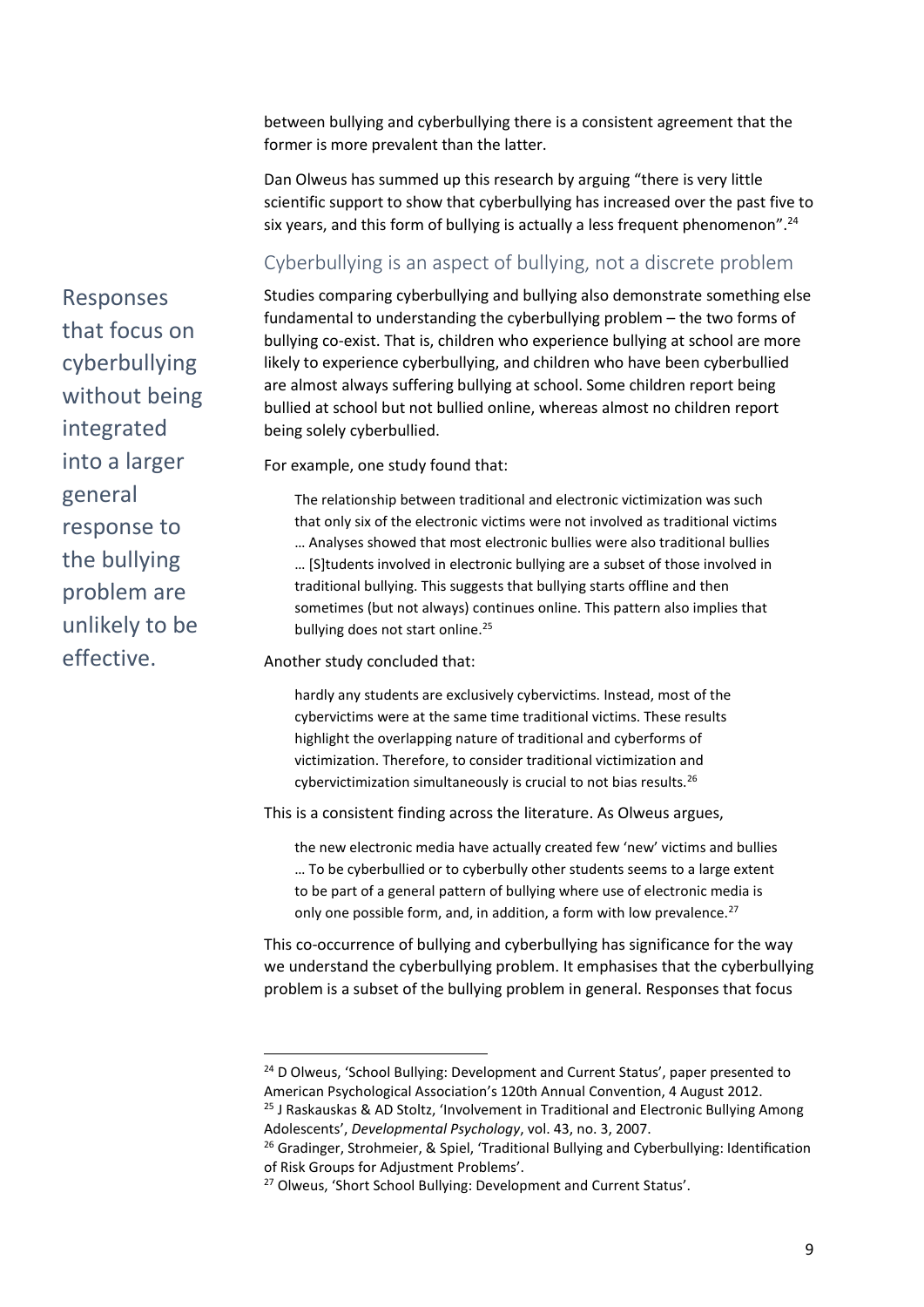on cyberbullying without being integrated into a larger general response to the bullying problem are unlikely to be effective.

### <span id="page-10-0"></span>Responding to cyberbullying

Children who are being bullied online have more, rather than less, mechanisms to protect themselves and reduce the harm from being bullied than those suffering from traditional bullying.

The arguments that cyberbullying is more insidious and pervasive rarely consider the counterpart: the insidiousness and pervasiveness of traditional bullying. For instance, two students noted in one focus group that 'you can be more damaged by face-to-face bullying than cyber bullying, that's just words', 'a text is easier to ignore than something that happened in a specific place.<sup>'28</sup> Cyberbullying excludes the possibility of physical bullying. It also reduces the opportunity for relational bullying –the highly complex and opaque bullying that plays out through social interaction, such as shunning.

The students' concern that cyberbullying may follow them home demonstrates that the school is ground zero for bullying in the first place; the concern they have is that the trauma experienced at school might be experienced at home as well.

We shall therefore first review some of the best-practice responses to bullying to determine what lessons can be drawn for bullying online.

#### <span id="page-10-1"></span>Responding to traditional bullying

Not all anti-bullying programs are the same. There is a high degree of differentiation between anti-bullying initiatives. One survey of anti-bullying program evaluations found that only half detected significant positive effects. In fact, after the implementation of some anti-bullying programs in some studies, bullying increased.<sup>29</sup>

The Olweus Bullying Prevention Program has been independently verified to be an effective framework, or starting point, for the development of antibullying policies.<sup>30</sup> Such a program is explicitly designed not just to quarantine bullying from the school-yard but to prevent bullying both in and out of school. As Olweus writes, the absolute first and most important attribute of a successful bullying program is that the adults in a school or home setting

The arguments that cyberbullying is pervasive rarely consider the insidiousness and pervasiveness of traditional bullying.

<sup>&</sup>lt;sup>28</sup> Smith, Mahdavi, Carvalho, Fisher, Russell, & Tippett, 'Cyberbullying: its nature and impact in secondary school pupils'.

<sup>&</sup>lt;sup>29</sup> AC Baldry & DP Farington, 'Effectiveness of Programs to Prevent School Bullying', *Victims & Offenders: An International Journal of Evidence-Based Research, Policy, and Practice*, vol. 2, no. 2, 2007.

<sup>&</sup>lt;sup>30</sup> MM Ttofi & DP Farrington, 'What works in preventing bullying: effective elements of anti-bullying programmes', *Journal of Aggression, Conflict and Peace Research*, vol. 1, no. 1, 2009.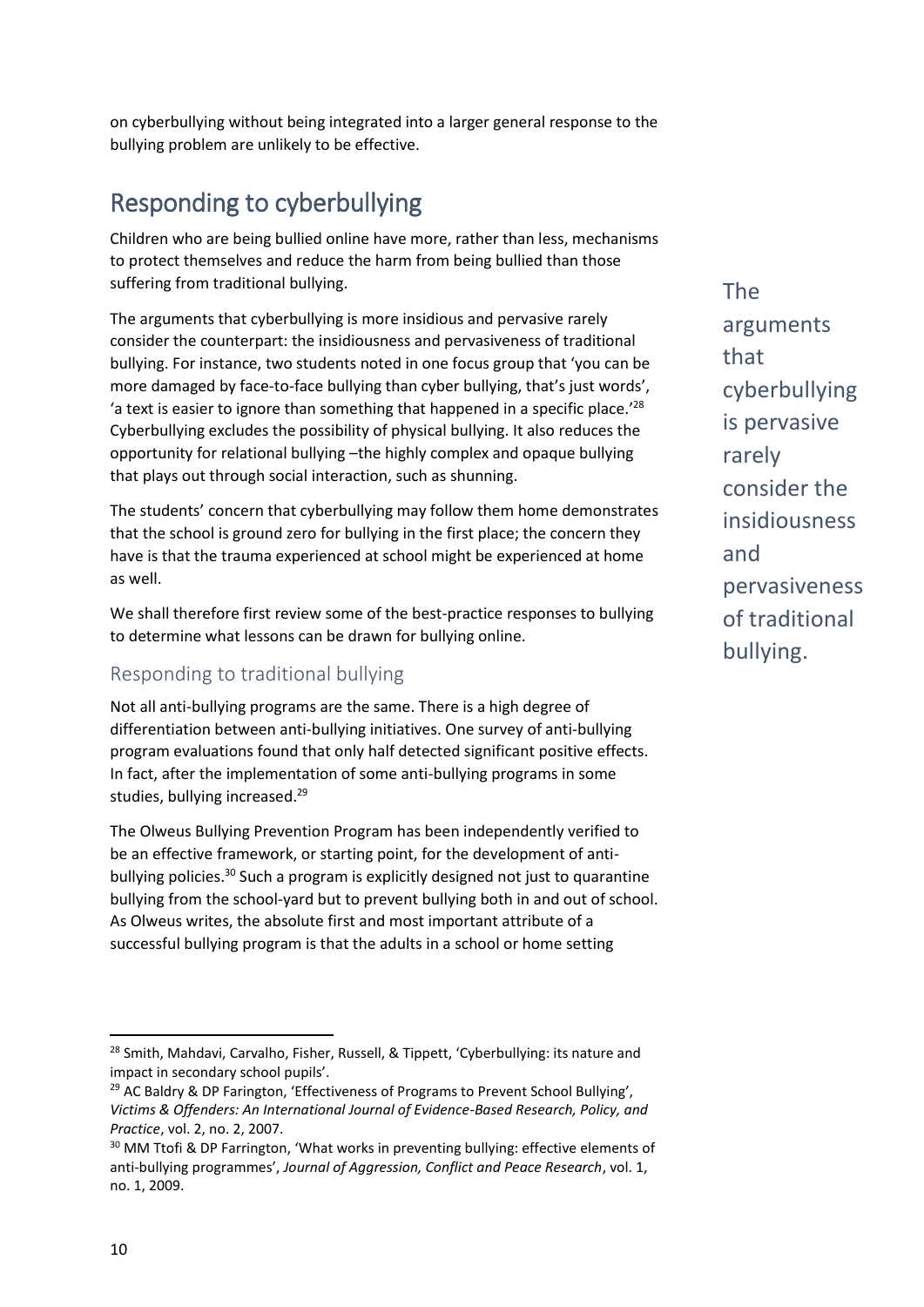become aware of the extent of the bullying in their environment and decide themselves to seriously change that situation.<sup>31</sup>

The principles underlying a successful bullying program are simple and intuitive. Adults – particularly adults at school such as teachers and parents – should be positive and involved in children's lives, should set firm boundaries for unacceptable behaviour, should police those boundaries firmly with nonphysical negative consequences, and should strive to be both authority figures and positive role models.

As one research paper finds, the interventions that are correlated with reduced bullying are those which involve parents, schools, and teachers in bullying prevention:

The most important programme elements that were associated with a decrease in bullying were parent training, improved playground supervision, disciplinary methods, school conferences, information for parents, classroom rules and classroom management.<sup>32</sup>

The success of an anti-bullying program is dependent on the consistency with which it is pursued.<sup>33</sup> One of the worst responses to bullying is when adults detect bullying behaviour or victimisation yet fail to respond firmly; in the mind of both bully and victim this can equate to consent to the behaviour.<sup>34</sup>

The research shows that the single most significant barrier to tackling bullying is the fact that most young people being bullied remain silent – that is, they do not tell teachers or parents. A large Western Australian study found that 38 per cent of children bullied did not speak to anybody else about their victimisation.<sup>35</sup> This is of great concern because adult intervention is the most effective mechanism for reducing both bullying and the harm from bullying.

#### <span id="page-11-0"></span>Protecting children against cyberbullying

**.** 

The principles behind anti-bullying programs are clear but their implementation in schools in Australia and around the world is still a work in progress. Nevertheless, as cyberbullying is a form of bullying, rather than a discrete behaviour, the most effective techniques developed for the latter are likely to be the most effective techniques for the former.

That is, effective anti-bullying interventions require the involvement of adults as the most important and absolutely necessary step. For cases of severe bullying, the most tragic consequences are those that occur in circumstances

The single most significant barrier to tackling bullying is the fact that most young people being bullied remain silent.

<sup>31</sup> D Olweus, *Bullying at school : what we know and what we can do*, Blackwell, Oxford, 1993.

<sup>32</sup> Ttofi & Farrington, 'What works in preventing bullying: effective elements of antibullying programmes'.

<sup>&</sup>lt;sup>33</sup> K Rigby, 'How Successful are Anti-Bullying Programs for Schools?', paper presented to The Role of Schools in Crime Prevention Conference Melbourne, 30 September to 1 October 2002.

<sup>34</sup> Olweus, *Bullying at school : what we know and what we can do*.

<sup>35</sup> Joint Select Committee on Cyber-Safety, *High-Wire Act Cyber-Safety and the Young, Interim Report,* Parliament of Australia, 2011.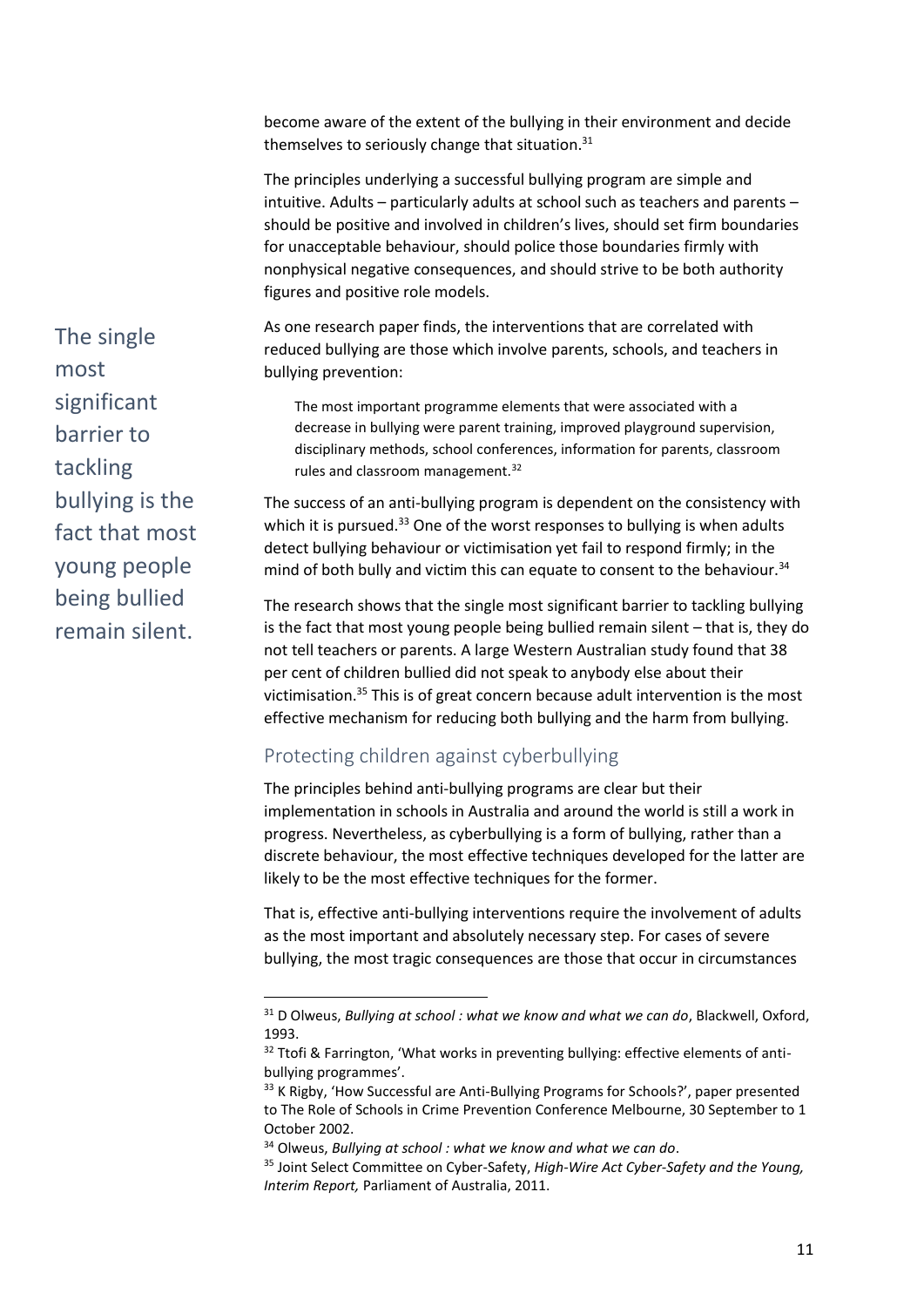where parents and teachers are either unaware or unengaged. Children are aware of this. Focus groups with children report that "telling was often recommended: 'talk to someone trustworthy', 'always tell an adult', 'tell someone, police, teachers, parents'; and specifically for cyberbullying, 'get police to track down the withheld number', 'report abuse on message board'."

One of the most compelling reasons cyberbullying does create a challenge for anti-bullying programs and interventions is this: there is evidence to suggest that children who are being cyberbullied are less likely to report their problem to adults than those who have been traditionally bullied.<sup>36</sup>

However when considering this, it is important to recall the co-occurrence of both forms of bullying. Furthermore, one major reason that students do not notify adults is that they fear having their electronic equipment confiscated by parents, or being forced to remove themselves from social media. Once again, this suggests that educating parents and students about the harm and unacceptability of bullying is essential.

The distinction between bullying and cyberbullying is not always as clear as it is presented. The popular understanding of cyberbullying assumes a stark division between school, where supervision is available and expected, and home, where supervision is sporadic. However, much online activity happens within school hours and on school grounds. This can happen on computers owned by schools or via portable devices such as mobile phones and tablets.

This provides challenges for teachers and parents but also opens up opportunities for intervention. Schools implementing anti-bullying programs need to think holistically about the environments where bullying behaviour may occur. They need to provide comprehensive online acceptable use policies for school networks, as well as adequate supervision of equipment and internet access. Most importantly, they need to be alert to the social and interpersonal signals of bullying and victimisation. Just as the growing recognition of the significance of relational bullying requires teachers and parents to recognise symptoms of bullying – such as academic decline, sadness, withdrawing from social situations, and school avoidance – so too do adults need to be aware of the symptoms of cyberbullying, such as being upset after using digital devices.

In the next section we outline some of the tools available to children and adults to prevent, mitigate and reduce the harm from cyberbullying. But the most important step in preventing bullying is the first step – talking to adults who are willing to intervene to prevent bullying, to help the child through the experience of victimisation, to talk to the bully or the bully's supervisors and insist on negative consequences for harmful behaviour, and to provide a positive role model for both bully and victim. Without that initial step, few technological or institutional solutions are going to be effective at preventing

The distinction between bullying and cyberbullying is not always as clear as it is presented.

<sup>&</sup>lt;sup>36</sup> Smith, Mahdavi, Carvalho, Fisher, Russell, & Tippett, 'Cyberbullying: its nature and impact in secondary school pupils'.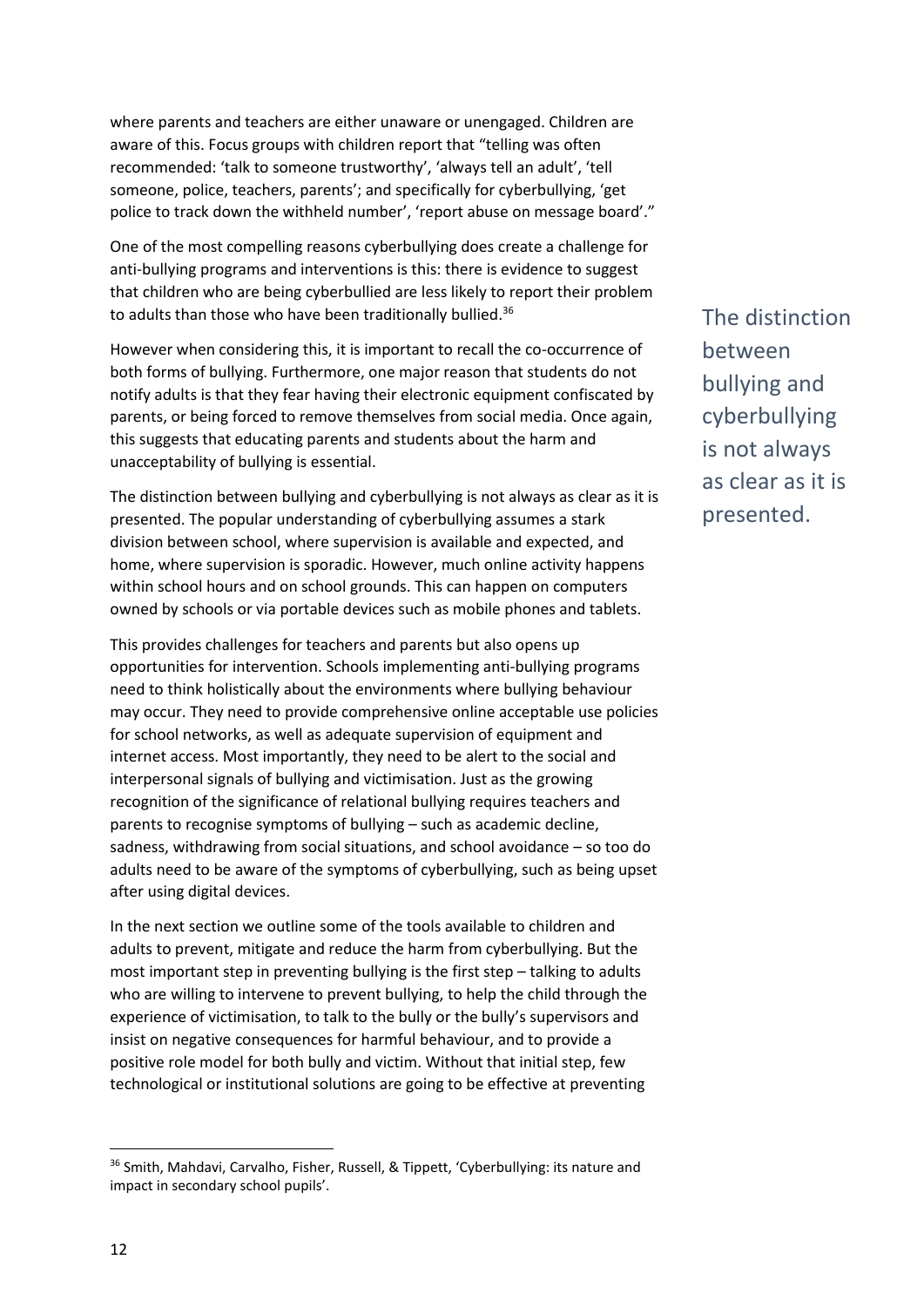the harm caused by the *repeated* instances of aggression which define bullying.

#### <span id="page-13-0"></span>Tools to mitigate cyberbullying

There are a wide variety of tools available for children to mitigate cyberbullying. All major social media sites offer mechanisms and tools to deal with online harassment and bullying.

Facebook's 'Family Safety Centre' includes information on bullying and a graduated series of responses that include removing users from abusive tags, unfriending and blocking other Facebook users, and reporting abusive content, which specifically includes bullying, after which Facebook will take it down. The Facebook Community Standards include a prohibition on bullying and harassment that reads:

Facebook does not tolerate bullying or harassment. We allow users to speak freely on matters and people of public interest, but take action on all reports of abusive behavior directed at private individuals. Repeatedly targeting other users with unwanted friend requests or messages is a form of harassment.

Twitter has a graduated system to deal with harassment. Users can unfollow accounts, and block them to prevent them from sending tweets or reading a user's tweets. Private account settings also prevent unapproved users from reading tweets. Finally, Twitter has a service to report users who engage in targeted abuse or harassment. Users who have violated the Twitter terms of service – which includes a prohibition on targeted abuse – have their accounts deactivated.

Google Plus also has a safety centre with anti-bullying information for parents and teenagers. Users can block other users, remove others from their posts, and report others for violating Google Plus' Community Standards, which include restrictions on hate speech, impersonation and disclosing private information.

As we have seen, cyberbullying is not restricted to social media sites; indeed, cyberbullying may be more common off social media than on it. Self-reported instances of cyberbullying emphasise bullying by text message and prank calls. As a consequence, technology firms have developed tools to deal with such conduct. In 2013 Apple's iOS7 software for iPhone and iPad introduced a function where nominated phone numbers could be blocked from calling or messaging a user. Most phones running the Android operating system also offer a blocking function, and third party software is also available.

While these technological and institutional mechanisms are often dismissed in popular discussions about bullying, they are significant. Blocking, by itself, tackles much of the harm imposed by cyberbullying, and certainly more efficiently and effectively than a government imposed scheme. The empowerment of users to take control of their own experience – with the support of parents, guardians and, where appropriate, schools – is a necessary way to tackle unwanted interactions.

There are a wide variety of tools available for children to mitigate cyberbullying.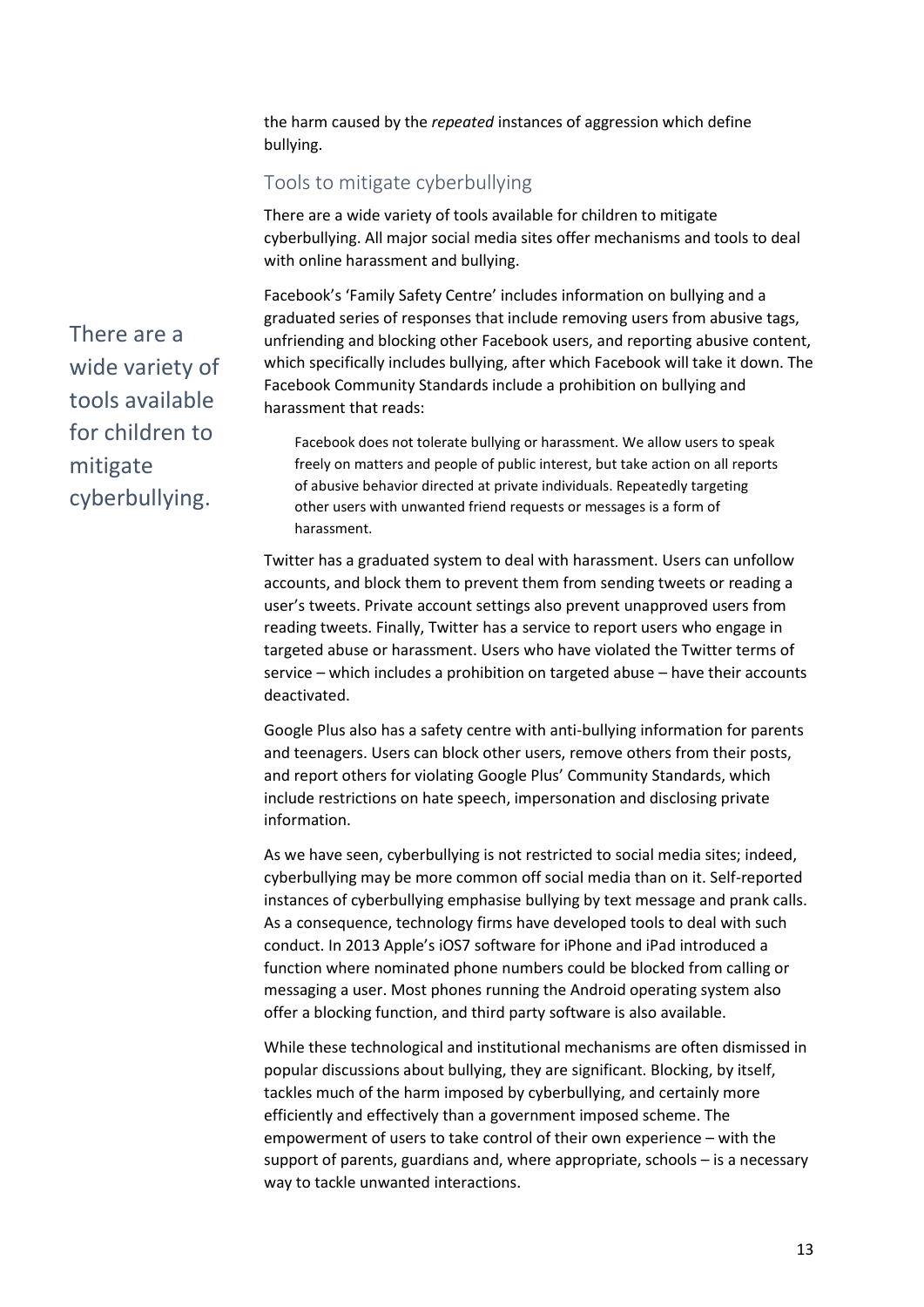Furthermore, each of Facebook, Twitter, and Google Plus offer extensive resources on bullying. Parents need to work with children to understand the services available to them.

A number of major social network organisations, including Facebook, Google, Microsoft and Yahoo!7 have signed up to the Commonwealth Government's Cooperative Arrangement for Complaints Handling on Social Networking Sites, which aims to improve avenues for complaint handling and the reporting of abusive content.

There are many further tools available for parents and schools to supervise childrens' internet access. These tools can limit available websites, monitor activity, prevent certain content from being seen, and flag warning signs of aggressive behaviour. One of the most popular is Net Nanny, which can be highly tailored to monitor or block internet content depending on the preferences of the adult. It records internet activity such as website visits, social media chat logs and messages, and can be tailored to block (if desired) pornography and even profane language.<sup>37</sup> Other popular services include WebWatcher<sup>38</sup>, PC Pandora<sup>39</sup>, Family Protector<sup>40</sup>, and CYBERsitter.<sup>41</sup>

To be effective at tackling bullying, these tools require the active involvement of adults. As such, these tools can only be supplements to the primary goal of any anti-bullying policy; which is to have children disclose their victimisation, to have adults detect signs of victimisation in children, and then to ensure that those adults engage positively.

It is important to note that technological and institutional solutions to cyberbullying are being further developed over time. The government needs to ensure that technology firms and social media sites are free to experiment and develop new services and protections. Locking in a regulatory regime could stifle the development of such services. This is a serious concern considering the fluid and porous nature of online communication. New services are always developing and young people tend to be early adopters. Technological innovation and fashion move too quickly for legislators or regulators to effectively keep up.

# <span id="page-14-0"></span>Public policy and cyberbullying

The growth in awareness of bullying and cyberbullying has brought about an unsurprising desire among the media, activists, and policymakers for legislative change.

There is a natural 'do something' response in reaction to tragedy. While this response is understandable, it rarely produces effective and efficient legislation, has the unfortunate consequence of legislative duplication, and –

Blocking tackles much of the harm imposed by cyberbullying, and certainly more efficiently and effectively than a government imposed scheme.

l

<sup>37</sup> http://www.netnanny.com/

<sup>38</sup> http://www.webwatcher.com/

<sup>39</sup> http://www.pcpandora.com/

<sup>40</sup> http://www.intego.com/mac-parental-control-software

<sup>41</sup> https://www.cybersitter.com/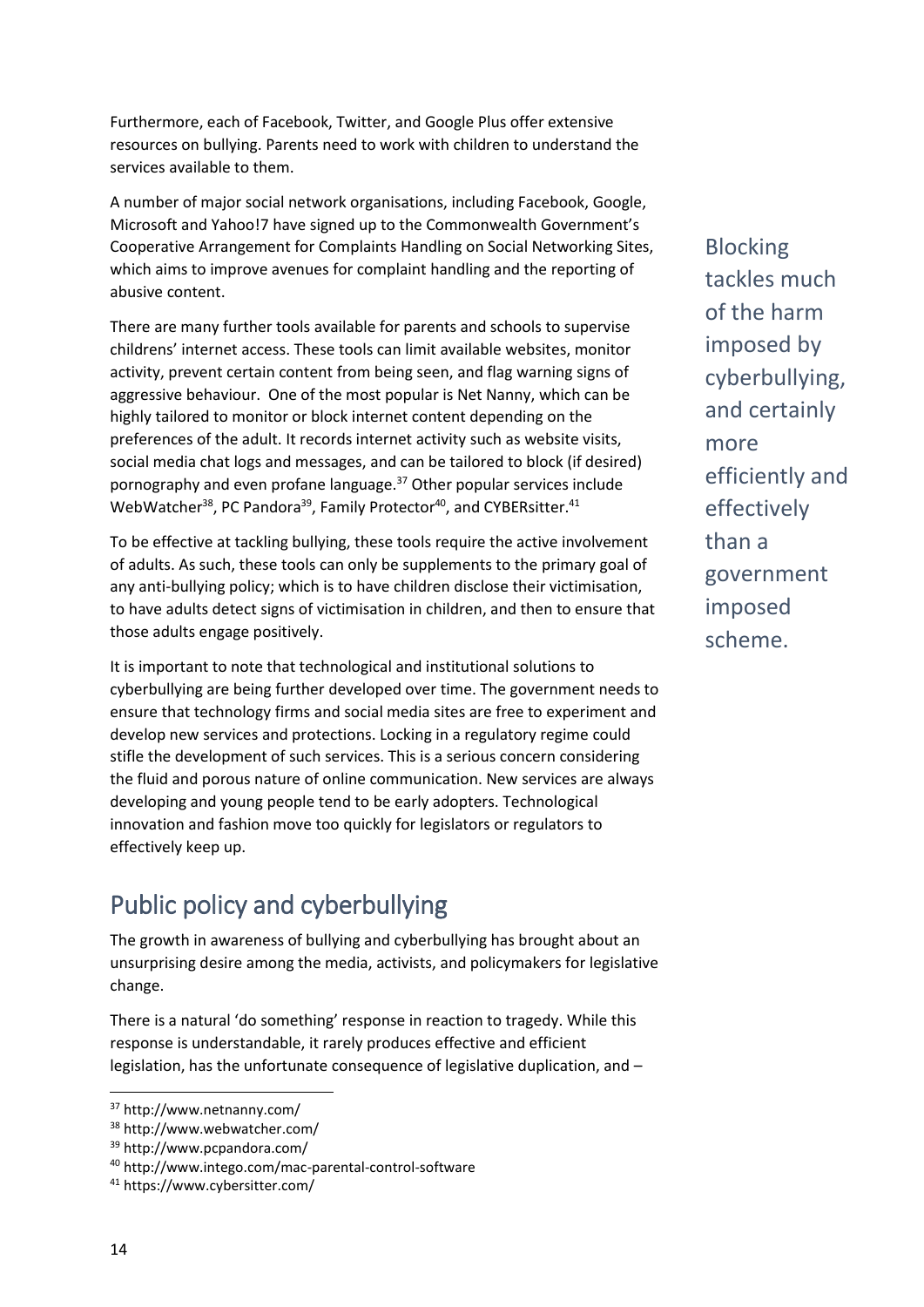as it is often formed in a highly politically charged atmosphere – can create some unfortunate unintended consequences. The former chair of the Productivity Commission, Gary Banks, has outlined how rushed regulation in response to media storms too often creates long term consequences down the track.<sup>42</sup>

There is a natural 'do something' response in reaction to tragedy.

A further element to new cyberbullying proposals is the propensity for 'moral panic' – an intense fear of disruption to the social order. Moral panics are commonly associated with technological change and place youths as both the agent and the victim of that disruption. As danah boyd writes,

As moral panics about child safety take hold, politicians feel that they should take action—or at least capitalize on the appearance of doing so. They regularly campaign over safety issues and implement or expand laws targeted at curtailing the freedoms of minors. In the 1980s and 1990s, this included curfew laws, anti-loitering laws, and truancy laws …

The same fears that shaped children's engagement with parks and other gathering places in the latter half of the twentieth century are now configuring networked publics created through social media. Adults worry that youth may be coerced into unseemly practices or connect with adults who will do them harm. For decades, adults have worked to limit teen access to and mobility within public spaces. Simultaneously, teens have worked to circumvent adult authority in order to have freedom and mobility. The internet limits adult control precisely because it makes it harder for parents to isolate youth from material that they deem unacceptable and from people whose values may differ from theirs or who are unfamiliar in other ways.<sup>43</sup>

Cyberbullying is a classic moral panic. Describing it as such does not detract from the significant consequences of bullying. But when cyberbullying as treated as a unique behavioural phenomenon, rather than a form of traditional bullying, it closely maps the characteristics of a moral panic.

#### <span id="page-15-0"></span>Freedom of speech and children

 $\overline{a}$ 

Children have a right to be free from bullying. They have a right to safety and protection just as any other citizen, and they also have a right to the security of parental figures. Anti-bullying programs and laws are designed to protect those rights.

However, policies to tackle bullying can often come in conflict with other rights, for example, the right to free expression. Freedom of speech is a fundamental, if not *the* fundamental, individual right. It is central to the functioning of democracy, and vital to human moral autonomy.<sup>44</sup>

<sup>&</sup>lt;sup>42</sup> G Banks, 'Tackling the Underlying Causes of Over-regulation: An Update', paper presented to Australian Regulatory Reform Evolution Conference, Canberra, 24-25 October 2006.

<sup>43</sup> boyd, *It's complicated : the social lives of networked teens*.

<sup>44</sup> C Berg, *In Defence of Freedom of Speech: From Ancient Greece to Andrew Bolt*, Monographs on Western Civilisation, Institute of Public Affairs; Mannkal Economic Education Foundation, 2012.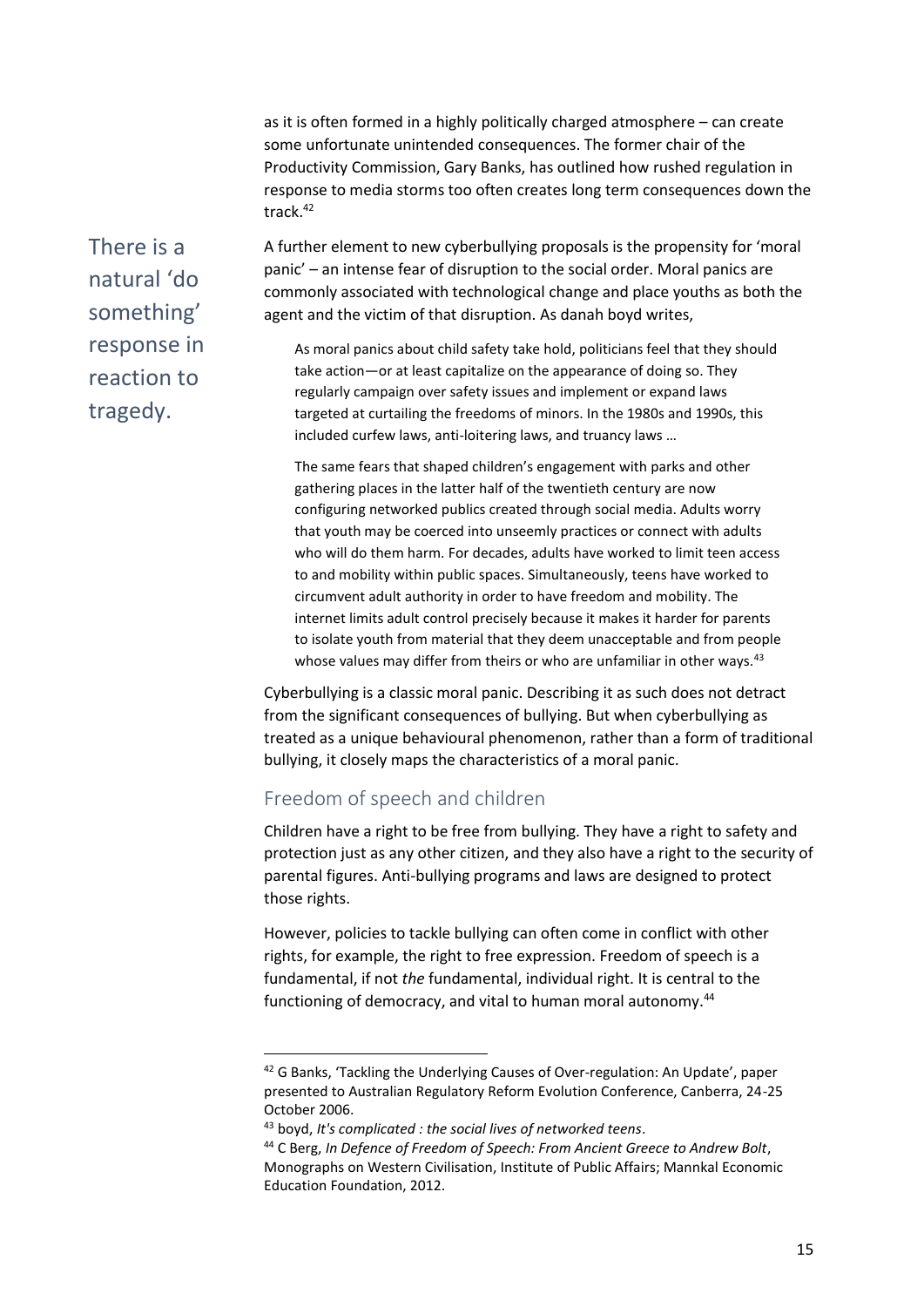Children have the right to freedom of speech as much as any other individual. The popular press uniformly portray children as the targets, or victims, of speech, rather than their instigators. Hence, they argue that, we need to protect children from speech. But technology has had a major liberating effect on personal expression for those who may not have had a voice in the traditional media.

Young people are now capable of engaging with (for instance) politicians, celebrities, authors, journalists, and musicians directly on social media. Less dramatically but no less significantly, young people have been able to use social networks to deepen and extend their interpersonal networks, build and create relationships, and form communities that previous generations could not have imagined.

From a sociological standpoint, the major feature of social networks is not that they encourage technological skill development but that they encourage social development. Social networks are a powerful medium for self-expression and identity development. Identity development is a very important part of adolescence.

On social media, children create profiles that they use to create and reflect their identity. Social media users can customise their profiles with images, addons, photographs, biographies and descriptions. Their friendship circles – and how those circles are arranged – reflect their preferred identities. The way they participate in digital conversations, let alone what they say in those conversations, is a form of identity development.<sup>45</sup>

Social media brings about risks, but this is the case for any new environment in which individuals are free to communicate and socialise. The benefits of digital media for personal and social expression are dramatic. The significance of new technology for child socialisation, identity development, and relationship construction is likely to be unclear for many decades but almost certainly beneficial, as children are able to self-actualise in an environment which is freer – and safer – than previous generations were able to do so.

Freedom of speech is ultimately a human right because of its role in the forming and testing of individual conscience; it is the expression of an individuals' moral autonomy. Children do not have the ability to publicly express their opinions in the mainstream media, and neither are they likely to be able to publish alternatives. Social media provides a platform for identity development and expression for a group of citizens who are excluded from the 'usual' outlets through which democratic issues are debated.

What does this mean for anti-bullying policy? Public policy responses to bullying need to ensure that they do not interfere with the free expression of children. Social media is a powerful outlet for freedom of speech, and policies

Children have the right to freedom of speech as much as any other individual.

<sup>&</sup>lt;sup>45</sup> d boyd, 'Why Youth (Heart) Social Network Sites: The Role of Networked Publics in Teenage Social Life ', in David Buckingham (ed.), *MacArthur Foundation Series on Digital Learning – Youth, Identity, and Digital Media Volume* MIT Press, Cambridge, MA, 2007.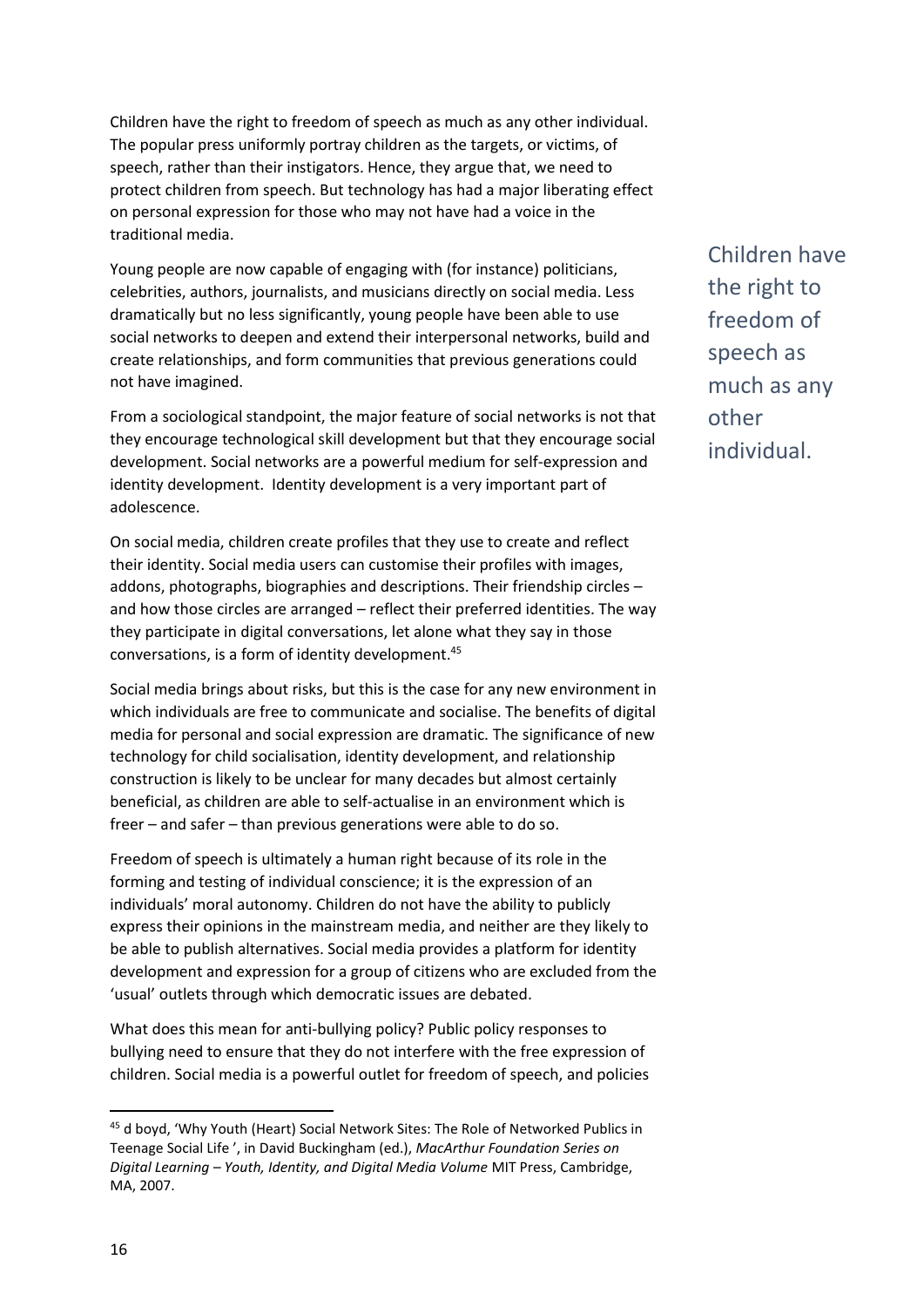which unduly constrain that speech would be trampling on fundamental rights. In the next section we detail some of the many existing laws which provide remedy for behaviour which could be described as 'bullying'. But any existing laws and any new proposals must be seen through this light – the fundamental importance of free expression for children.

#### <span id="page-17-0"></span>Existing legal remedies

The internet is not a lawless wilderness. Activity which occurs online is subject to, and constrained by, territorial law. Expression online is subject to the very same limitations as offline speech. In recent years Australian courts have applied defamation and racial vilification laws on social media and blog posts, to name just two of the most prominent cases.<sup>46</sup>

To the extent that the internet poses challenges for existing law, those challenges concern determining in which jurisdiction a given act occurred, not whether it occurred in a jurisdiction at all.<sup>47</sup> Cross-jurisdictional issues are unlikely to be a significant factor in bullying prevention, as bullying occurs within school- and peer-group.

As a consequence, and with the above argument in mind, we should not be looking for remedies for bullying that are specific to the internet. If the existing remedies for bullying are insufficient, then they are insufficient both on and offline.

The popular definition of bullying captures a very large range of individual behaviour. As we have shown, some of what is described popularly as 'bullying' is better described by participants as 'drama', 'pranks', or 'teasing'. A broad and unclear definition of bullying incorporated in Australian law risks criminalising or penalising conduct which is a natural part of the social and emotional development of young people. Interpersonal conflict is part of growing up. Such nuances are often missed in the debate by parents and popular media alike. Young people draw meaning and significance from social interactions differently to adults who observe from the outside. What may look like harassment on Facebook to an adult observer may be seen by young participants as something else entirely. Trying to develop bureaucratic and legal mechanisms that impose order on this complex social world could be counterproductive and have unpredictable developmental consequences.

 $\overline{a}$ 

The internet is not a lawless wilderness. Activity which occurs online is subject to, and constrained by, territorial law.

<sup>46</sup> See *Eatock v Bolt* [2011] FCA 1103 and

http://au.news.yahoo.com/nsw/a/21816220/student-ordered-to-pay-overdefamation/.

<sup>47</sup> For an extended exploration of these issues, see AD Thierer & CW Crews, *Who rules the net? : Internet governance and jurisdiction*, Cato Institute, Washington, D.C., 2003.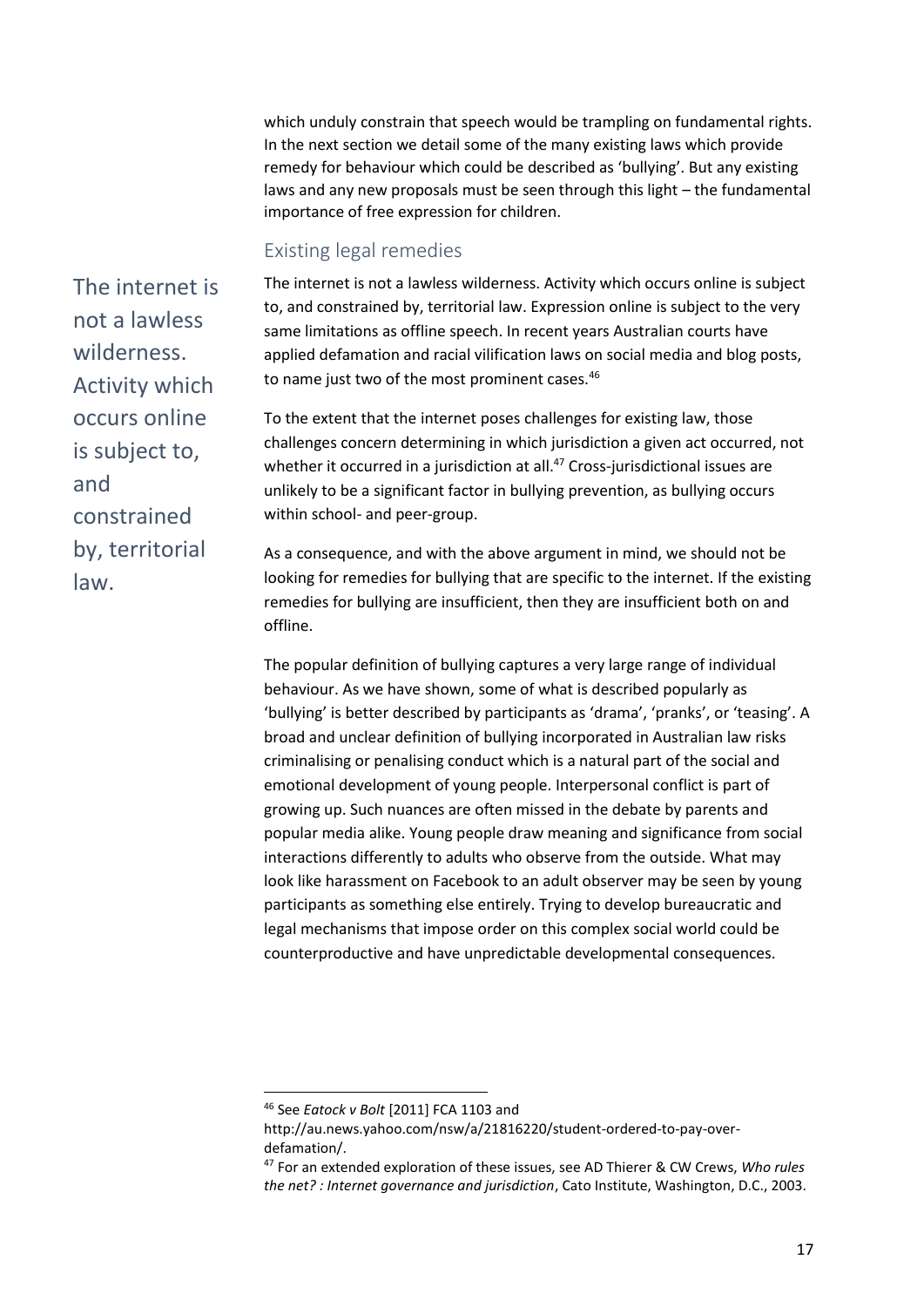At the other extreme, much of what is described as bullying in the popular press constitutes serious criminal conduct. For example, stalking with intent to intimidate or cause fear of physical or mental harm, physical or sexual assault, threats to kill or harm, criminal defamation, blackmail, and victimisation, are often collapsed into the word 'bullying'. In these cases, there are substantial civil and criminal remedies at the state or Commonwealth level available to victims. In some circumstances the law provides for significant jail terms. The fact that some criminal conduct occurs on the internet makes no difference to the criminality of that conduct.

Victoria provides a good example. Brodie's Law, as it is popularly known, is a set of provisions which established criminal liability for certain acts of bullying. The provisions were inserted into Victoria's *Crimes Act* in 2011, as an extension of existing stalking laws. Directing "threats",<sup>48</sup> "abusive or offensive" words and acts<sup>49</sup> or "offensive material"<sup>50</sup> to the victim with the intention of causing physical or mental harm is now explicitly outlawed under these provisions.

Even prior to the introduction of this legislation, stalking laws in Victoria and other states covered acts of bullying. Contact, with the intention of causing harm, via email, social media, internet chat rooms or other forms of electronic communication has been illegal since  $2003$ <sup>51</sup> Publishing information about, or posing as, the victim on the internet, causing unauthorised computer functions or tracing internet use also falls under stalking provisions in Victoria.<sup>52</sup> Stalking is treated very seriously and carries a prison sentence of up to ten years.

While policymakers need to be careful that any new legislation does not duplicate existing law, there is a greater risk: that they do not unintentionally trivialise serious criminal conduct by describing such conduct as the lesser wrongdoing of bullying. It is for this reason that many social media sites' antibullying recommendations emphasise the need for victims to contact police when necessary: an online death threat is not an example of bullying, but an unlawful threat to kill under state and federal law.

Online speech does differ from offline speech in one important way: there is already significant legislation prohibiting offensive or harassing expression over the internet with no equivalently broad legislation governing speech offline. Section 474.17 of the Commonwealth *Criminal Code Act 1995* states it is an offence to use a carriage service to menace, harass or cause offence:

In Victoria, contact with the intention of causing harm via email, social media, internet chat rooms or other forms of electronic communication has been illegal since 2003.

l

<sup>48</sup> S 21A(2)(da), *Crimes Act 1958* (Vic).

<sup>49</sup> S 21A(2)(db), (dc) and (dd), *Crimes Act 1958* (Vic).

<sup>50</sup> S 21A(2)(e), *Crimes Act 1958* (Vic).

<sup>51</sup> S 21A(2)(b), *Crimes Act 1958* (Vic).

<sup>52</sup> S 21A(2)(ba), (bb) and (bc), *Crimes Act 1958* (Vic).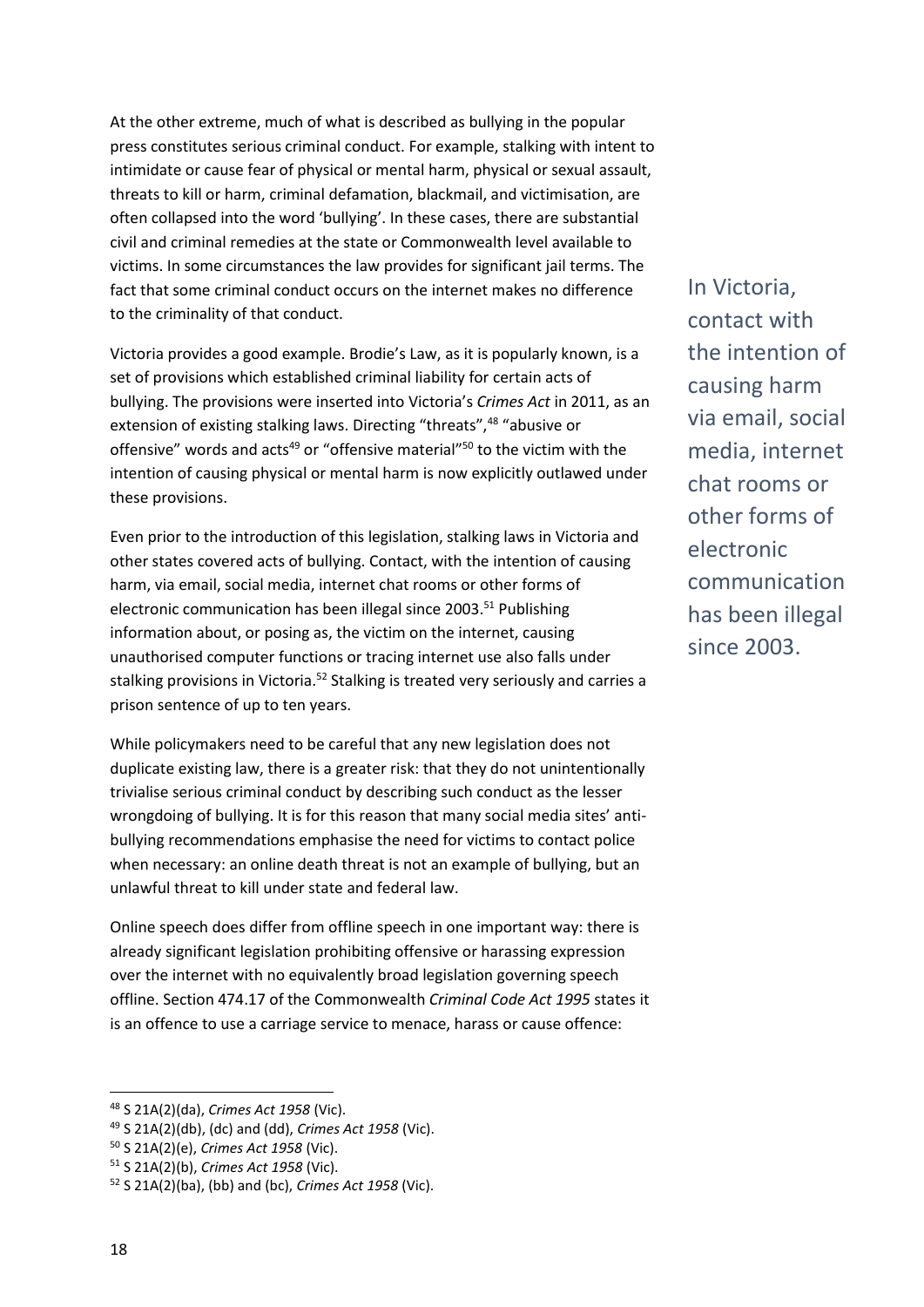A person is guilty of an offence if:

(a) the person uses a carriage service; and

(b) the person does so in a way (whether by the method of use or the content of a communication, or both) that reasonable persons would regard as being, in all the circumstances, menacing, harassing or offensive.

Penalty: Imprisonment for 3 years.

Most, if not all, cases of cyberbullying are more accurately described as 'drama' and policymakers ought not to intervene. For more serious and far more rare cases there is s 474.17.

Institute of Public Affairs researchers have previously criticised s 474.17 and similar provisions for being excessively expansive.<sup>53</sup> But the significance of this provision for new anti-bullying proposals is that legislation already exists, is recognised by the discussion paper to exist, is recognised to have been used successfully by prosecutors against bullying-type conduct, and is broad and powerful enough to cover a large amount of conduct. The criticisms of s 474.17 in the context of the cyberbullying debate are insubstantial and weak.

The *Criminal Code* also covers misuse of data and 'hacking'. One common method of cyberbullying is for a bullying perpetrator to hack into the victim's social media accounts and post messages as the victim. Arguably this falls under section 478.1 of the Commonwealth *Criminal Code Act 1995*, which creates an offence of access or modification to password protected data. The offence carries up to a two year term of imprisonment. Similar provisions exist in New South Wales, Victoria, Queensland, Western Australia, South Australia, Tasmania and the Australian Capital Territory.

There are a number of civil and criminal remedies that cover conduct which can be described as cyberbullying and fall within the purview of conduct the government wants to target. Butler, Kift and Campbell provide a comprehensive overview of existing Australian law that covers cyberbullying activity. Their key point is that "[i]t is not difficult to reconceptualise cyber bullying in terms of criminal, tortious or vilifying behaviour."<sup>54</sup> A few are worth noting. In some circumstances bullying may constitute criminal defamation. In many more circumstances, civil defamation would capture a very large amount of cyberbullying. As they write,

Where the cyber bullying consists of uploading words or images onto internet web sites, chat rooms, bulletin boards, blogs or wikis which

There are a number of civil and criminal remedies that cover conduct which can be described as cyberbullying

**.** 

<sup>53</sup> James Paterson, *FreedomWatch*, 2012, http://freedomwatch.ipa.org.au/jail-forbeing-immature-and-dumb/; Chris Berg, *FreedomWatch*., 2013,

http://freedomwatch.ipa.org.au/freedom-of-speech-and-the-man-monis-case/. <sup>54</sup> DA Butler, SM Kift, & MA Campbell, 'Cyber bullying in schools and the law : is there an effective means of addressing the power imbalance?', *eLaw Journal*, vol. 16, no. 1, 2010.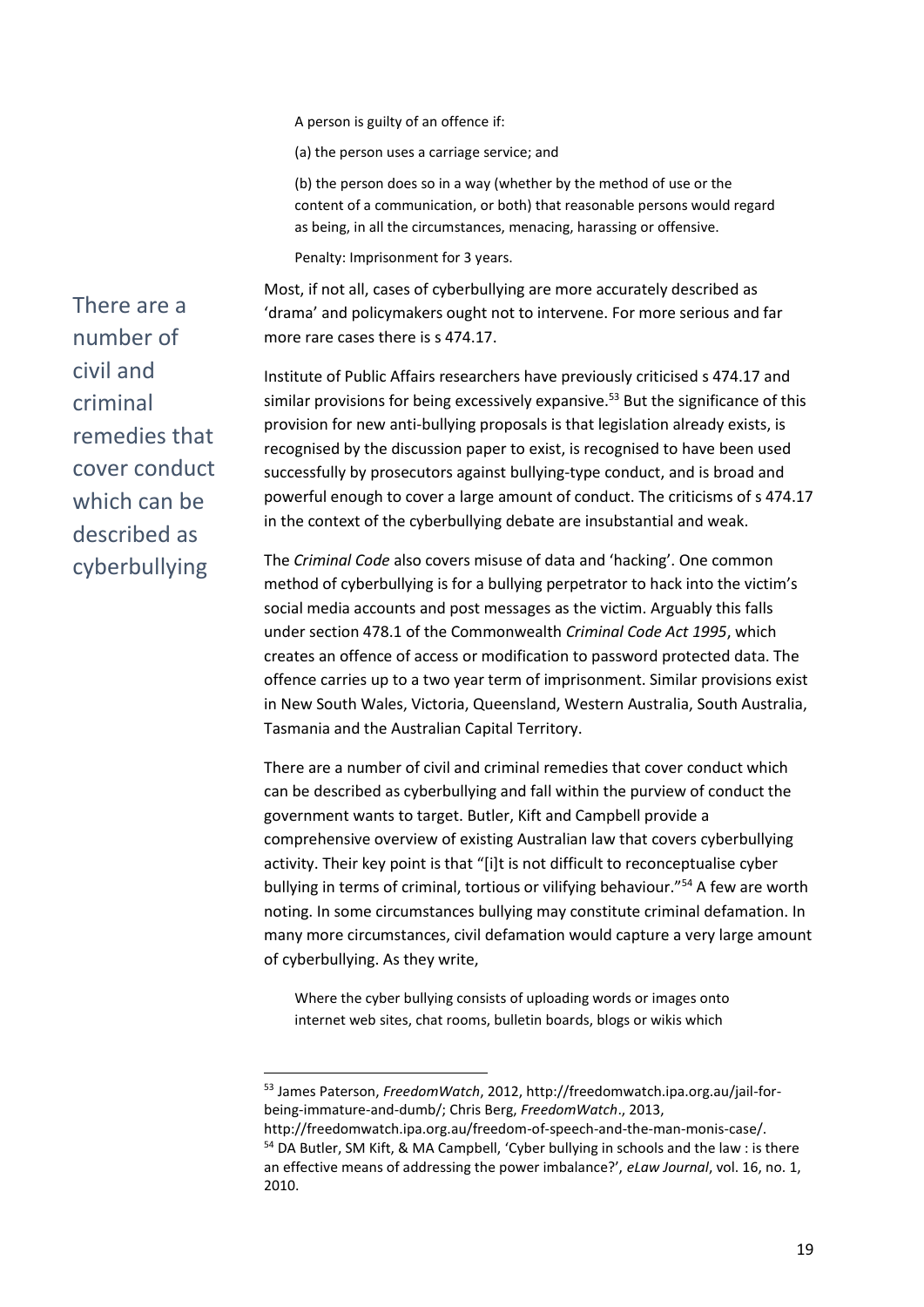humiliate, embarrass or otherwise cause distress to the target, the target may have an action for defamation.

Defamation is perhaps the clearest example of an existing legal remedy that covers bullying both online and offline.<sup>55</sup> Sharing material online that is false, and which may damage a person's reputation, is defamatory. The tort of defamation provides the victim with the basis for a legal claim. The vast majority of bullying falls foul of defamation law. Insults and other bullying acts are often entirely false and in many cases where bullying becomes a problem it is because there has been, or there is likely to be, reputational damage. Remedies available to victims of defamation include damages and, where the court deems it necessary, injunctive relief may also be available.<sup>56</sup>

The vast existing body of law captures almost all cyberbullying. Other actions may be available as intentional infliction of mental harm, invasion of privacy, and perpetrator liability.

Australian law has developed over centuries in order to tackle a massive range of conduct, and is easily adaptable to the online sphere by the judiciary. In addition, there has been substantial development in the prevention of crimes like stalking in the past decade. There is no need for parliament to create new offenses that are covered by existing law.

There is a common misconception held by law enforcement and many in the public when it comes to the enforcement of existing law on digital communication: that the jurisdictional complexities of the medium obscure simple enforcement challenges. Regardless of whether a website is hosted in Australia or another country with starkly different laws to Australia, individuals who commit criminal acts in Australia are liable to Australian law. The Commonwealth *Criminal Code Act 1995*applies to Australian internet users regardless of where the website they use is being hosted. There appears to be a widespread misconception however, even among law enforcement, that this is not the case, and that the international nature of communications networks mean that our domestic law is powerless.<sup>57</sup> Education would seem to be necessary to inform all involved of the conceptual significance of the digital sphere, and the applicability of terrestrial law to the internet.

It is to be expected that legal action is only taken in the most extreme cases. Bullying, as we have seen, is extremely common among young people. The last Australian law has developed over centuries in order to tackle a massive range of conduct, and is easily adaptable to the online sphere.

<sup>&</sup>lt;sup>55</sup> See the discussion at Desmond A. Butler, "Civil liability for cyber bullying in schools: A new challenge for psychologists, schools and lawyers," in K. Moore, Eds. *Proceedings Psychology making an impact: the Australian Psychological Society 42nd Annual Conference* (2007), pages 52-56.

<sup>56</sup> *Fitzroy Legal Service, The Law Handbook* (2014)

http://www.lawhandbook.org.au/handbook/ch24s02s04.php

<sup>57</sup> For an illustration of this misconception, see G Guy, *Submission to the Joint Select Committee on Cyber-Safety Inquiry,* Parliament of Australia, House of Representatives, 2011.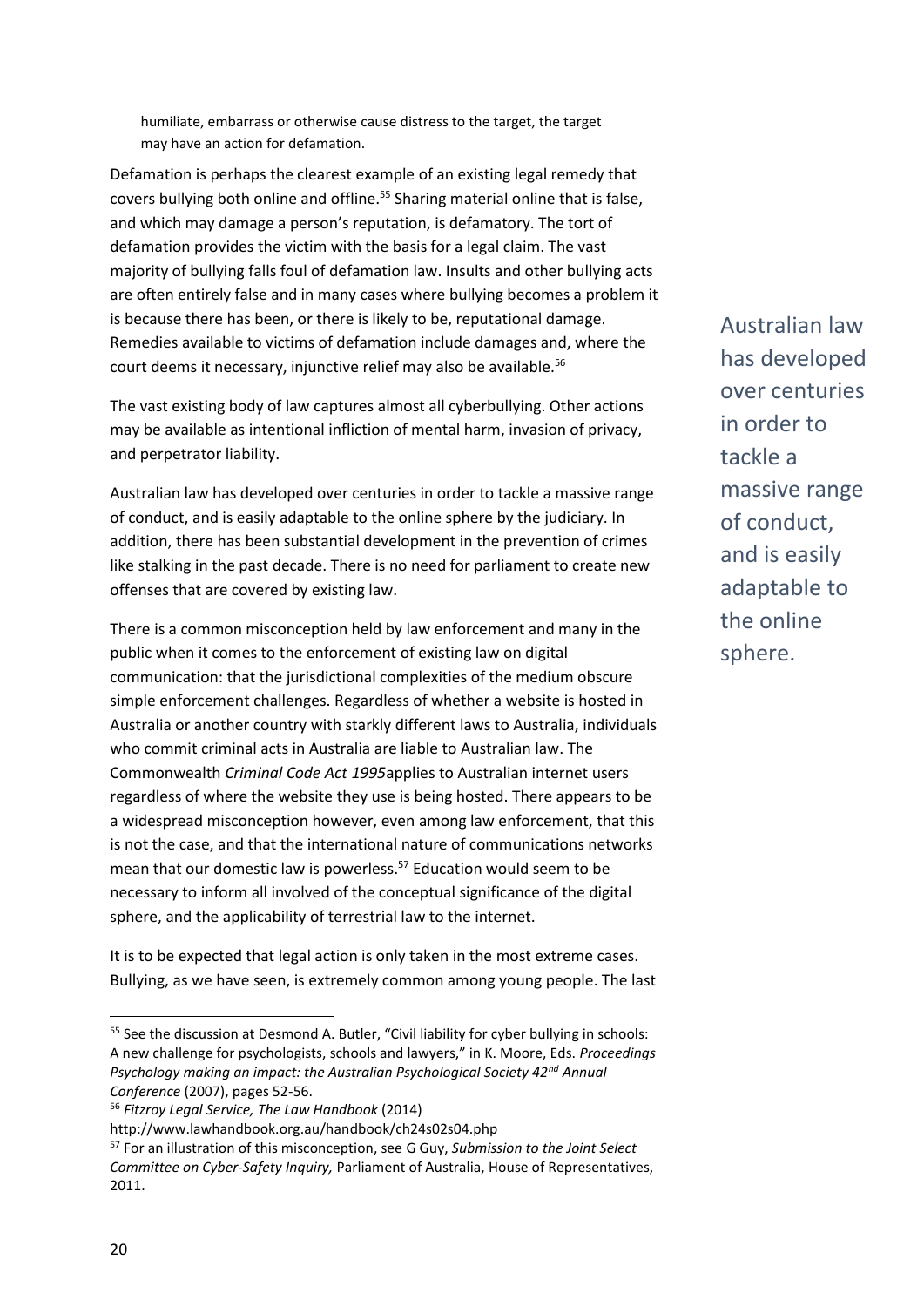thing society wants is to be charging large numbers of students with criminal conduct.

However, the sheer comprehensiveness of existing legal remedies for bullying and cyberbullying ought to be part of any education program as a disincentive to such conduct. Furthermore, its existence provides a tool by which parents, schools, and ultimately law enforcement, can convince bullies from ceasing their conduct. Even in the most extreme cases, a police caution will be sufficient to prevent future bullying conduct.

Finally, the political system and the media needs to understand that these remedies exist. What does it tell children who are being victimised by bullies – or the bullies themselves – when parliament repeatedly claims that there are no remedies for cyberbullying?

#### <span id="page-21-0"></span>The Abbott government's proposal to tackle cyberbullying

The Coalition took to the 2013 election a promise to:

[w]ork together with social media operators, schools, parents and children to tackle cyber bullying and other harmful material and behaviour targeted at individual children online, by measures such as ensuring large social media operators rapidly remove harmful online material directed at a child.<sup>58</sup>

This was not the only policy proposed by the Coalition during the 2013 election covering internet safety: a short-lived release of the Coalition's cybersafety policy also suggested the government should require "mobile phone operators installing adult content filters on phones which will be switched on as the default unless the customers proves he or she is at least 18 years of age", but this was dropped after internal backlash within the Coalition.<sup>59</sup>

In late January 2014 the Department of Communications released a discussion paper outlining a range of policy options the government could pursue.

The keystone of the policy was the establishment of a Children's e-Safety Commissioner, with two primary functions: to educate about and coordinate existing government and private initiatives which would tackle cyberbullying, and to implement and administer a proposed scheme for "the rapid removal of material that is harmful to a child from large social media sites."<sup>60</sup>

This scheme would apply to 'large social media sites' such as Facebook, Twitter, and Google Plus. It would allow complainants – that is, children or their guardians – to report 'material targeted at and likely to cause harm to an Australian child' to the e-Safety Commissioner, which the commissioner would then require the eligible sites to remove from the internet. If the sites refused

The Abbott government's proposed 'rapid removal' power is an explicit censorship power.

**.** 

<sup>58</sup> *Our Plan: Real Solutions for all Australians: The direction, values and policy priorities of the next Coalition Government*, Liberal Party of Australia, 2013.

<sup>59</sup> J Swan & L Battersby, 'How Malcolm Turnbull was ambushed by the Coalition's own internet policy', review, *The Sydney Morning Herald,* 6 September 2013.

<sup>60</sup> *Enhancing Online Safety for Children: Public consultation on key election commitments*, Australian Government, Canberra, 2014.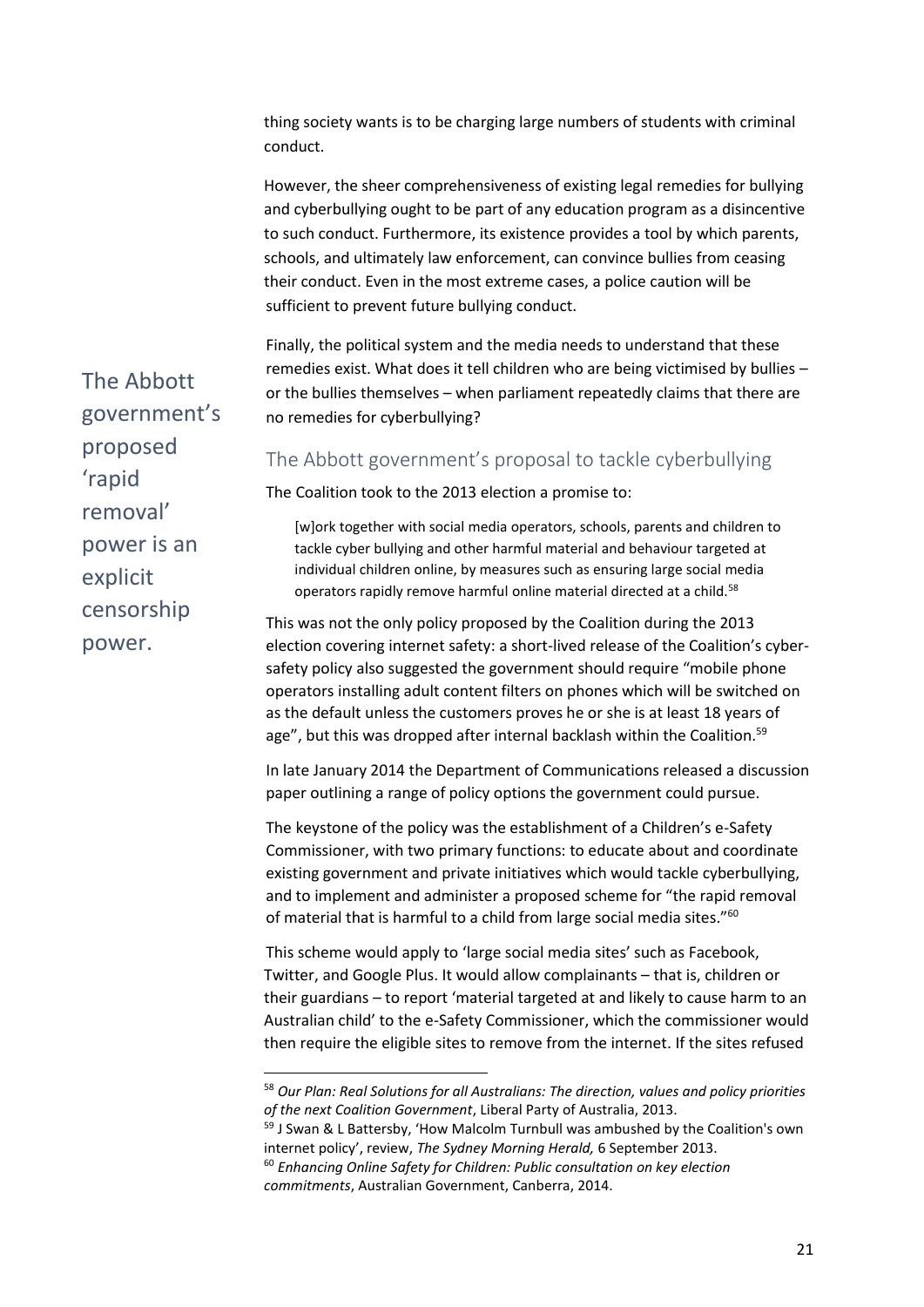to do so, the commissioner would be empowered with some enforcement powers, including warnings, infringement notices, adverse publicity, and ultimately civil penalties. The government emphasises that its priority in forming such an institutional arrangement is the speed in which material will be removed. In totality, this 'rapid removal' is an explicit censorship power.

One further proposal in the January 2014 discussion paper was the possibility of a Commonwealth criminal or civil penalty for cyberbullying. This would almost entirely replicate the existing provision 474.17 of the Commonwealth Criminal Code. In April 2014, the parliamentary secretary for communications, Paul Fletcher, confirmed that the government would not be going ahead with a new offence.<sup>61</sup>

In a submission to the inquiry the Institute of Public Affairs outlined some major problems with the content removal proposal:<sup>62</sup>

 The proposal presents a serious threat to freedom of speech online. Any limitation on freedom of speech needs to be tightly confined, in response to an urgent and pressing problem, and needs to target action, not expression. On these grounds the Children's e-Safety Commissioner fails. It is overly broad, will not address the bullying problem, and restrains expression rather than the underlying conduct.

Instead, the government proposes to censor expression according to the discretion of the Commissioner. Rather than focusing on the elimination of the harmful conduct – that is, sustained harassment – the proposal simply censors individual acts of expression. The proposal is at the same time a blunt instrument – censorship is an extreme power for the government to wield – and unlikely to make a material difference to bullying. Faced against a genuine act of bullying sustained over time a specific take-down power such as the one outlined in the discussion paper would be entirely ineffective.

The distinction of what constitutes harmful material is highly ambiguous, not just from the perspective of policy analysts studying the government's proposals, but from the perspective of the young people themselves. The Commissioner will be instructed to take certain factors into account, but the young people participating in online activity will be unable to predict what speech might fall foul of these decisions. The power to censor always involves highly subjective and therefore arbitrary decisions. What is viewed as bullying by adults is not necessarily seen that way by young people. The opacity of young peoples' social interactions adds to these ambiguities.

The Abbott government's proposal presents a serious threat to freedom of speech online.

<sup>&</sup>lt;sup>61</sup> P Fletcher, 'Speech to the Youth, Technology and Virtual Communities Conference', review, 30 April 2014.

<sup>62</sup> Berg & Breheny, *Submission to the Department of Communications Discussion Paper 'Enhancing Online Safety for Children'*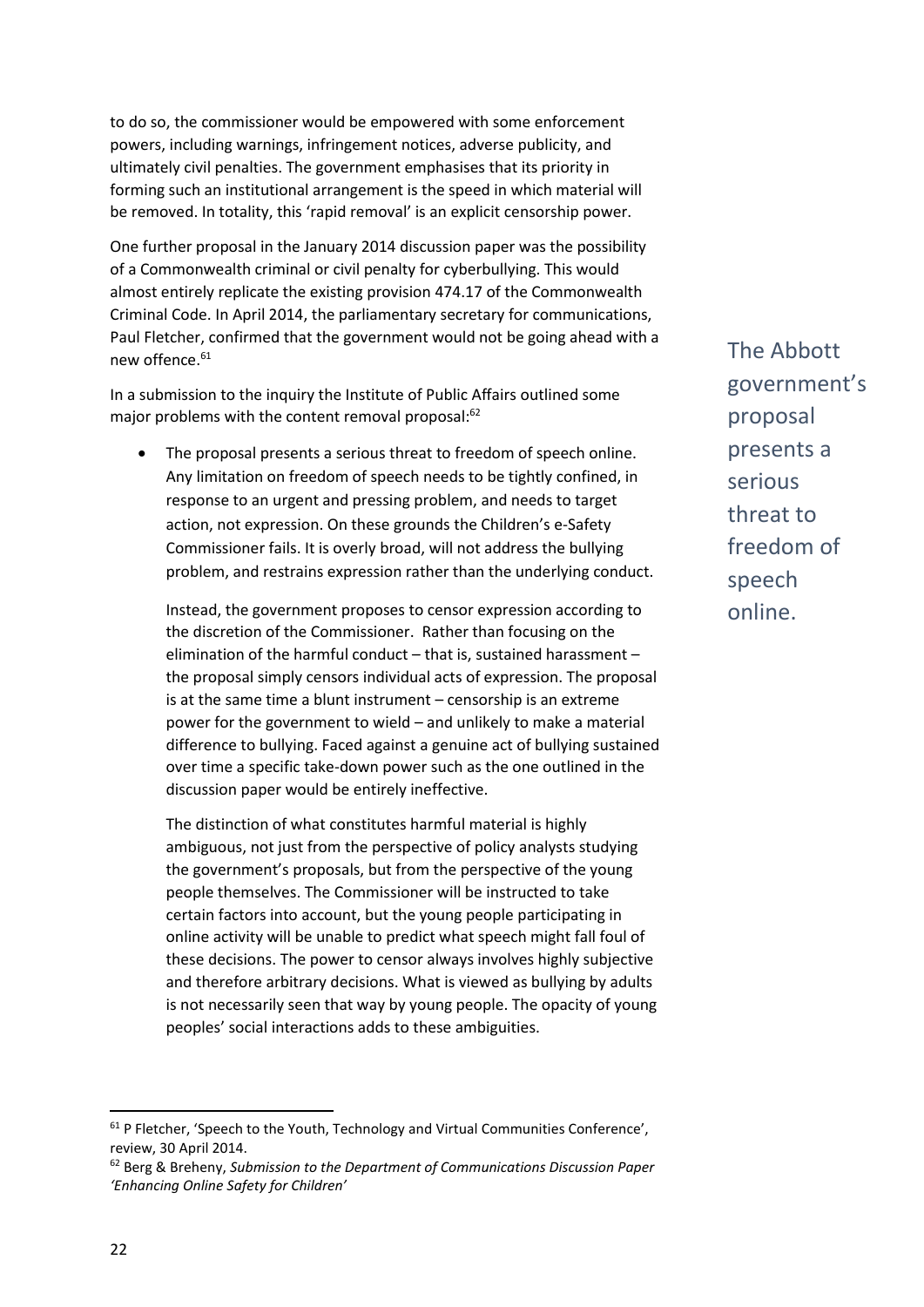There is a significant risk that bringing major social media sites under government control will simply drive bullying activity underground.

**.** 

- The proposal also has significant rule of law issues. For example, the discussion paper seems to imply that the onus of proof will be reversed should an individual seek to appeal the Commissioner's decision: 'In cases of material which is potentially harmful or distressing to a child, the scheme should favour the interests of the child, rather than the person seeking to publish the material'.
- The proposal might push young people onto less controlled and less transparent sites. The government intends to declare certain large social media sites as "participating" with the Children's e-Safety Commissioner. There is a significant risk that bringing these major sites under government control will simply drive bullying activity underground, as young people leave major sites like Facebook and Twitter for sites that they believe are less legally risky.

However, smaller, non-participating sites also tend to be less well established, are more forgiving of anonymity, and are more opaque from the perspective of parents and guardians.

Displacing bullying from the most popular - and therefore easiest for parents to monitor - sites like Facebook to sites which are newer, are harder to monitor, have less Australian presence and have less developed inbuilt privacy and e-safety systems will do little to reduce bullying victimisation.

- The proposal to consolidate existing anti-bullying programs could be counterproductive. The Children's e-Safety Commissioner is proposed to consolidate existing anti-bullying programs into "a single organisation which takes the lead in relation to online safety for children, allowing for greater efficiency and addressing duplication and overlap". Duplication and overlap offer advantages. There is no single, universally accepted and universally successful anti-bullying program. Given the fluid and personal nature of the bullying problem, it is unlikely one will ever be developed. Agencies and levels of government need the flexibility to experiment with new and competing education programs. Program consolidation would be counterproductive.
- The proposal is guaranteed to suffer mission creep. It is the historical experience of previous bodies that they exceed or stretch their mandate, are provided with extra powers and responsibilities by future parliaments, and grow in stature and prominence. The Institute of Public Affairs has traced how other bodies have grown from modest beginnings to become bureaucratic behemoths.<sup>63</sup>

<sup>63</sup> C Berg, *The Biggest Vested Interest of All: How Government Lobbies to Restrict Individual Rights and Freedom Occasional Paper*, 2013.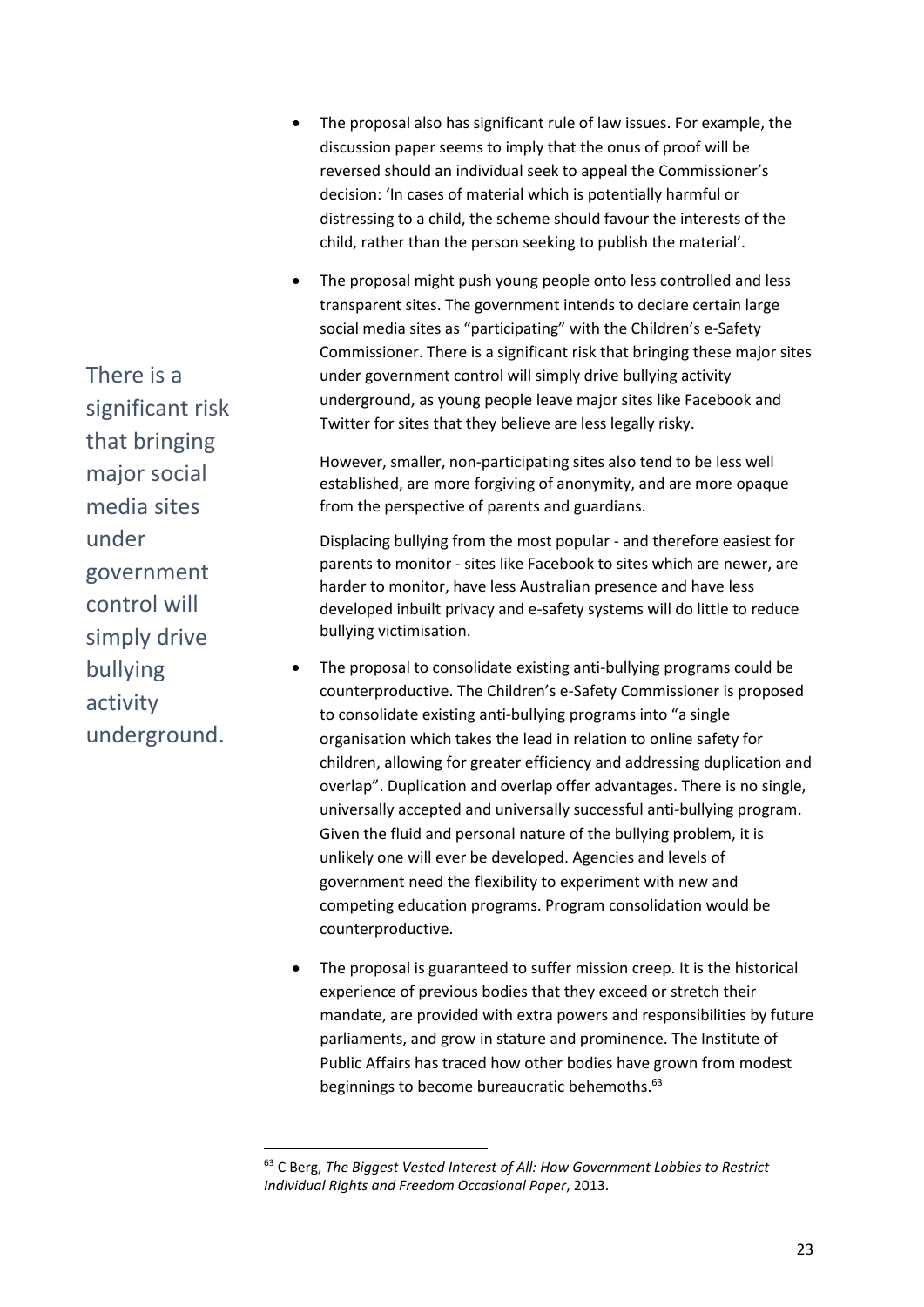There is no reason to believe that the Children's e-Safety Commissioner will operate within the boundaries set by any particular parliament, nor any guarantee that its functions will not be extended in the future. Considering the substantial threat to freedom of speech represented by its proposed functions, the Abbott government should be worried that it is not creating a body that will become even more dangerous in the future. The only way to guarantee the Commissioner will not threaten free speech in years to come is to decline to establish it in this parliament.

More fundamentally, the basic problem with the government's proposal is the conceptual confusion about the cyberbullying problem. By treating bullying and cyberbullying as separate categories, and targeting discrete policy at the latter, it ignores the large amount of research that suggests the key, essential step to tackling bullying behaviour is to involve parents, teachers and guardians.

By the time any bullying victim begins the inevitably bureaucratic process of reporting social media communications to a Commonwealth bureaucracy, the involvement of an adult will have already been established. And if that adult involvement has not been established, the child victim will be no closer to tackling the underlying bullying problem. It is worth recalling the definition of bullying, which stipulates that bullying is an act repeated over time.

Even if a child manages to pursue, without any parental or adult involvement, a complaint through the Children's e-Safety Commissioner, the only possible response would be the removal of one, specific piece of harmful material from the internet. Bullying is a sustained behaviour at school and online, not a specific digital insult. Indeed, the best thing the Children's e-Safety Commissioner in such circumstances could do for the child is not to pursue individual pieces of content through social media networks, but to immediately notify parents and teachers of the bullying.

#### <span id="page-24-0"></span>What is the appropriate role for public policy in cyberbullying?

Bullying, to appropriate a phrase common in technology policy, is *platform neutral*. The research outlined in this paper demonstrates conclusively that there is no clear distinction between traditional bullying and bullying online. Rather, cyberbullying is better seen as a subset of bullying, rather than a different behavioural form. Children who are cyberbullying are almost always bullied in the schoolyard as well; yet children who are bullied in the schoolyard are not always cyberbullied.

Tackling specific instances of cyberbullying –as the Abbott government's Children's e-safety Commissioner proposal would do – without tackling the underlying bullying behaviour will be ineffective and may have counterproductive consequences.

Yet policymakers nevertheless should confront the question of whether there is an appropriate role for public policy regarding cyberbullying. The features which distinguish cyberbullying from traditional bullying do not necessitate

Policymakers should confront the question of whether there is an appropriate role for public policy regarding cyberbullying.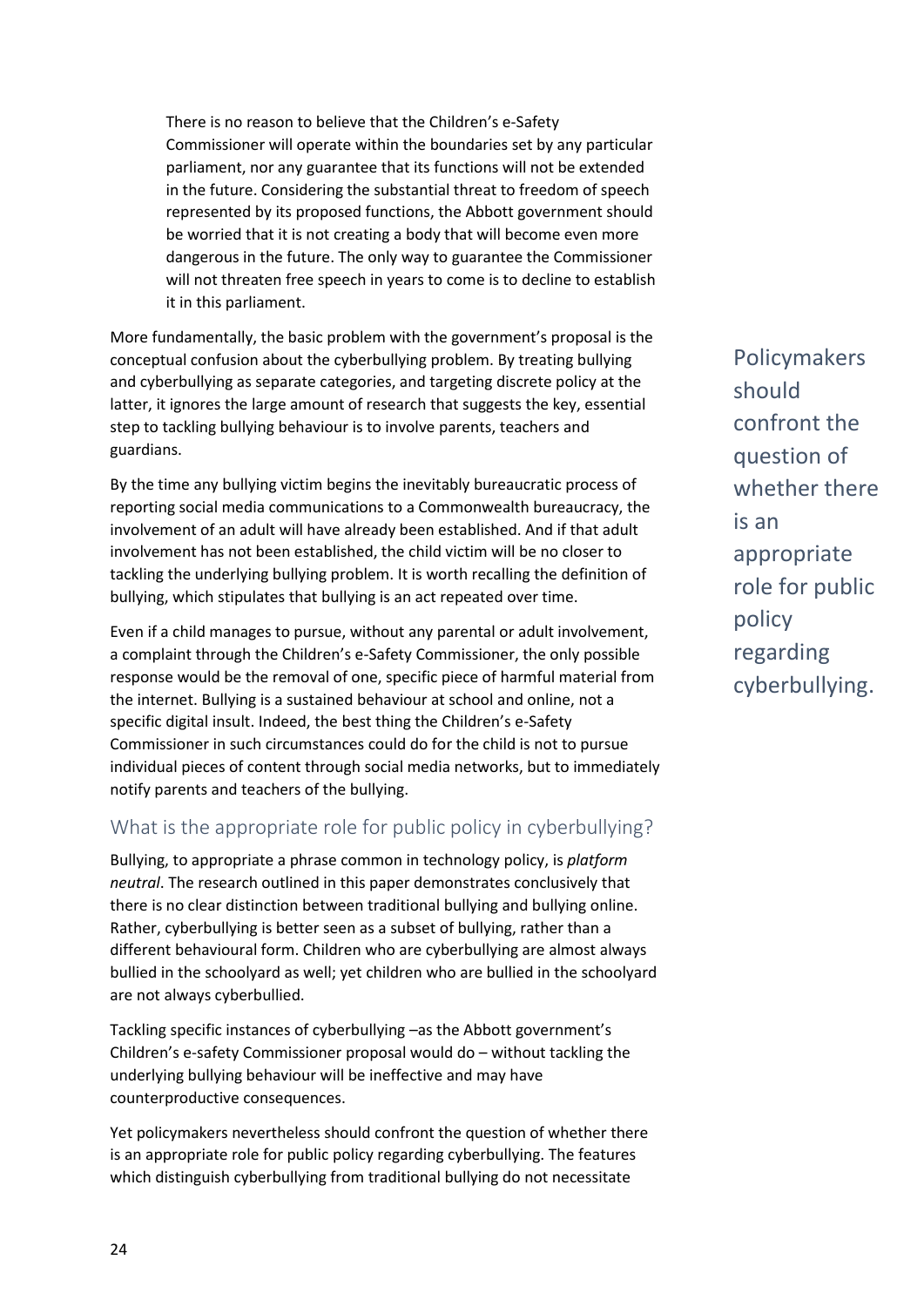unique policy. As we have explored above, the fact that cyberbullying 'follows children home' turns out to be less consequential than it sounds, as it implies that cyberbullying is a continuation of traditional bullying rather than constituting a separate behaviour.

Two other features of cyberbullying shall be considered here: anonymity and 'viral' content. Each are less prevalent problems than is commonly depicted, but it must be recognised that they are existent problems. Yet in each case the potential role of public policy is limited by the nature of the internet itself.

#### <span id="page-25-0"></span>**Anonymity**

Anonymity is a necessary and vital part of online discourse, and any policy that seeks to constrain anonymous speech would be a drastic restriction on freedom of speech.

First is the question of digital anonymity. It has been claimed that bullying online can be more virulent or harmful because bullies can hide behind anonymity to attack their victims. This belief appears to be widespread among children themselves. For example, a number of young people have suggested in focus groups that it is the anonymity of online bullying, rather than the bullying content itself, which is most disturbing.<sup>64</sup> Children were not sure whether it was their friends who were doing the bullying. This suggests that anonymous cyberbullying is in large part akin to relational bullying, that is, bullying in which social hierarchies are deployed.

However, the significance of anonymity appears to be overstated. As one study found,

Although most participants expressed the view that anonymity is integral to cyber bullying a prominent theme that emerged was the participants' uncertainty about whether the Internet and other communication technologies provide actual or perceived anonymity for the aggressor. The data contradicted the students' statements, as it emerged that much of the cyber bullying they described was not anonymous. Rather, the cyber bullying often occurred in the context of their social groups and relationships, for example boyfriend/girlfriend, 'best' friend, and other friends and classmates. Analysis of the participants' comments revealed that the students often discover the identity of the individual who bullies them online, for instance from others who know about or who witness the bullying, albeit at various lengths of times after the incident.<sup>65</sup>

Cyberbullying remains, like bullying, a social activity, where bullying is performed in groups or in front of audiences, and concerns relationships. Another study found that only a quarter of students who reported being cyberbullied did not know their bully.<sup>66</sup> This proportion must of course be seen in the context of the lower rates of cyberbullying to traditional bullying.

 $\overline{a}$ 

<sup>64</sup> JJ Dooley, J Pyzalski, & D Cross, 'Cyberbullying Versus Face-to-Face Bullying: A Theoretical and Conceptual Review', *Journal of Psychology*, vol. 217, no. 4, 2009; F Mishna, M Saini, & S Solomon, 'Ongoing and online: Children and youth's perceptions of cyber bullying', *Children and Youth Services Review*, vol. 31, no. 12, 2009.

<sup>65</sup> Mishna, Saini, & Solomon, 'Ongoing and online: Children and youth's perceptions of cyber bullying'.

 $66$  Ibid.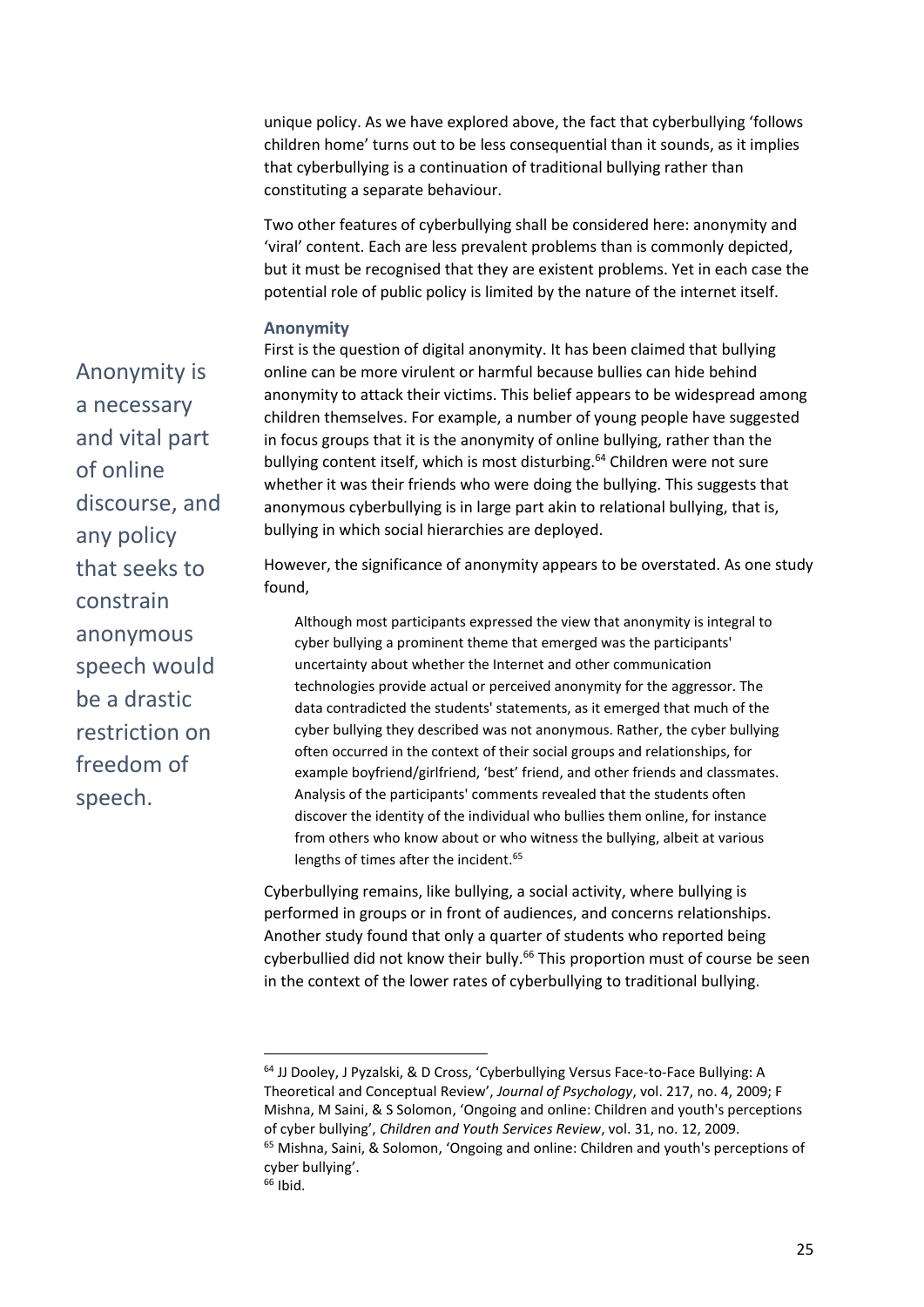An associated claim often made by children in focus groups – and, indeed, throughout the popular press – is that anonymity affects the bully themselves, encouraging them to be more aggressive because they are protected by their privacy. This too is not borne out by the evidence. Research has determined that, contrary to widespread belief, anonymity does not correlate with more hostile expression online. 67

How should public policy respond to anonymity? For the most part, attempts to reduce anonymity online would be futile. Anonymous accounts can be recreated, pseudonymous accounts can be undetected, and aggressors can shift to less 'regulated' parts of the internet.

Finally, policymakers need to recognise the important social function that anonymity has. Anonymity is a necessary and vital part of online discourse, and any policy that seeks to constrain anonymous speech would be a drastic restriction on freedom of speech.

#### <span id="page-26-0"></span>**Viral content**

One further claim made that cyberbullying can be uniquely damaging is that the audience can grow exponentially, multiplying the potential harm. This is made in one of the papers relied on by the Department of Communications' Discussion Paper into the Children's e-Safety Commission.<sup>68</sup> Viral bullying is the flip-side of the attention economy brought about by social networking. The same mechanisms that allow, for instance, a young Justin Bieber to reach millions of potential fans also allows victims to be shamed in front of millions of people.

The most famous example of viral content being associated with bullying is a video called the *Star Wars Kid*. This is also the most extreme case on the record, and is often used to illustrate the harm of cyberbullying. It is for that reason worth being clear about the policy significance of the *Star Wars Kid* video, yet it is also important to recall that it is notable for its extreme nature – the *Star Wars Kid* video is an incredibly atypical instance of cyberbullying.

In 2002, Ghyslain Raza, a 15 year old Quebecan made a private video in which he re-enacted a light-saber fight from Star Wars using golfing equipment. The video was found by Raza's schoolmates, and uploaded to the internet in 2003.

It has been estimated that the *Star Wars Kid* video has been watched 900 million times.<sup>69</sup> It was first distributed not through modern video-sharing websites (YouTube was only launched in 2005) but through peer-to-peer networking. A decade later Raza recounted the substantial bullying he received: "No matter how hard I tried to ignore people telling me to commit suicide, I couldn't help but feel worthless, like my life wasn't worth living." He In some highly publicised distressing but rare cases, it is not obvious how any policy response could be able to intervene.

<sup>67</sup> K Short, *Hiding Behind the Small Screen: Investigating Levels of Anonymity When Managing Online Hostile Commentary,* American University, School of Communication, 2012.

<sup>68</sup> Srivastava, Gamble, & Boey, 'Cyberbullying in Australia: Clarifying the Problem, Considering the Solutions'.

<sup>69</sup> 'Star Wars Kid is top viral video', review, *BBC News,* 27 November 2006.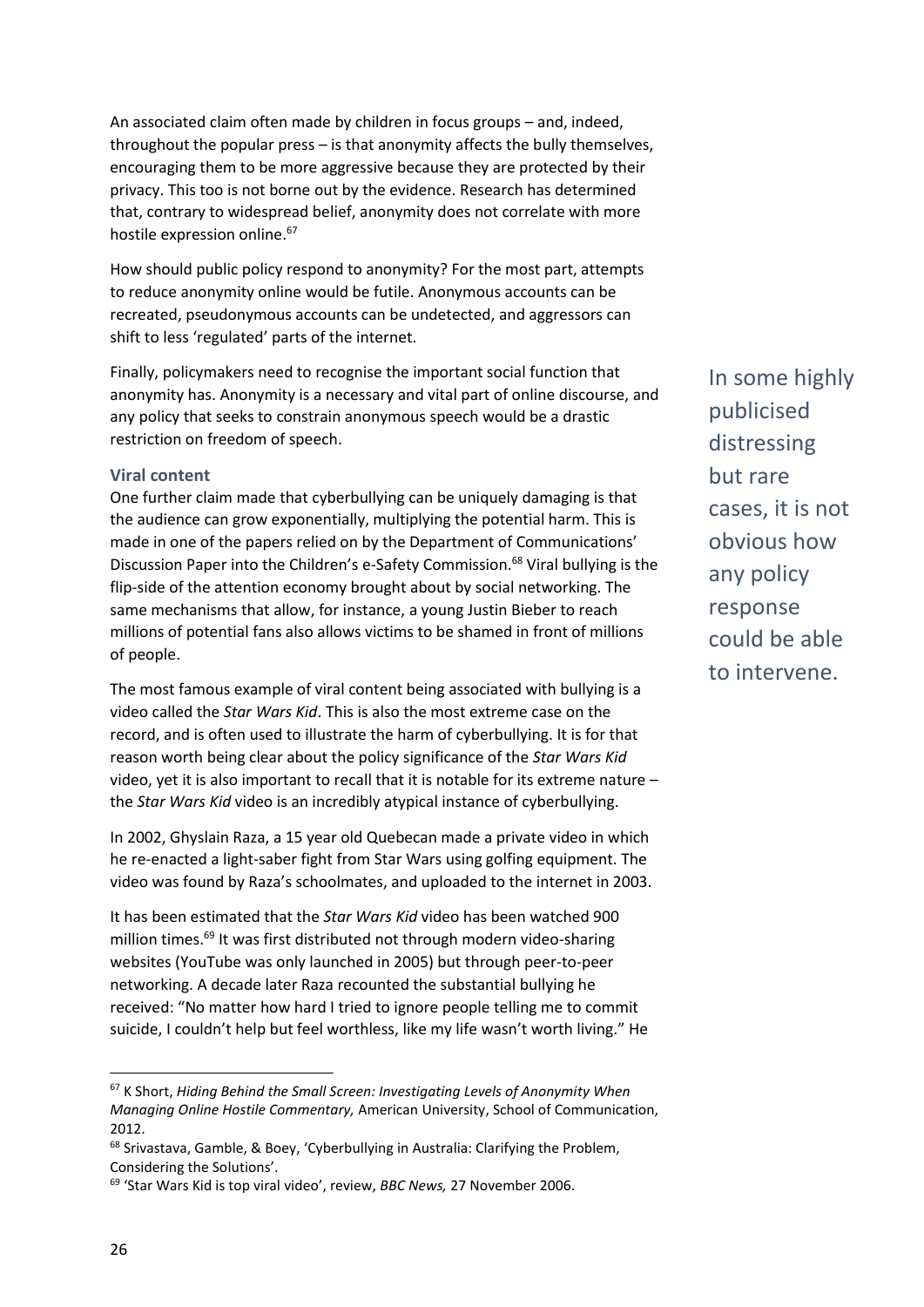left his school and was privately tutored. Ultimately, his family sued those who had stolen and uploaded the video for emotional distress, and the cases were settled out of court.

The *Star Wars Kid* is a powerful, if extreme, illustration of the potential danger of digital networks. Such mass shaming is rare, but should not be dismissed. However, it also illustrates the limits of public policy. It was shared through peer-to-peer networking rather than the social media sites which are the target of much cyberbullying specific policy. More significantly, at no point in Raza's experience does there appear to be a moment when policy could intervene to prevent the harm. Raza's family justifiably used existing Canadian law to seek compensation, but this is a post hoc solution. Viral content is characterised by its replicability. It is copied and copied again, so that it is not merely seen by large audiences but hosted by them. In such distressing cases, it is not obvious how any policy response could be able to intervene. What would have mattered for Raza was personal support from family members and other adults in his life as he was thrust into the spotlight.

#### <span id="page-27-0"></span>The internet challenge

One of the major challenges policymakers face with digital technology is limitations on power. It is obviously desirable that extreme experiences like that of Ghyslain Raza be avoided. But there is no clear institutional mechanism that could be deployed to do so. Despite the application of terrestrial law, censorship is highly ineffective on the internet; as one famous quote suggests 'The Net interprets censorship as damage and routes around it.' Both anonymity and viral content operate at a different time scale to legislation and bureaucracy. Even the most 'rapid' removal power vested in a Children's e-Safety Commissioner would be incomparably slow against, for instance, a retweeting on Twitter or sharing on Facebook.

Thus, the internet brings risks alongside its substantial benefits. We ought not to overstate those risks – cases such as the *Star Wars Kid* are few, and as we have seen, the problem of cyberbullying is too often overblown compared to traditional bullying. Nevertheless, policymakers need to recognise that there are some social behaviours which legislation or regulation cannot effectively prohibit, and some harms which legislation or regulation cannot prevent.

### <span id="page-27-1"></span>**Conclusion**

Bullying is a serious problem. It should not be dismissed or treated lightly. Cyberbullying, too, is a problem and can cause harm. Children who are bullied can suffer depression, lower educational outcomes, and at the most tragic end, can self-harm or suicide.

But cyberbullying needs to be understood as a form of bullying, not a discrete behaviour in and of itself. Bullying is a constant feature of human social interaction, and has always been prevalent among children and at schools.

Policymakers need to treat cyberbullying according to the larger body of knowledge drawn from research into school bullying.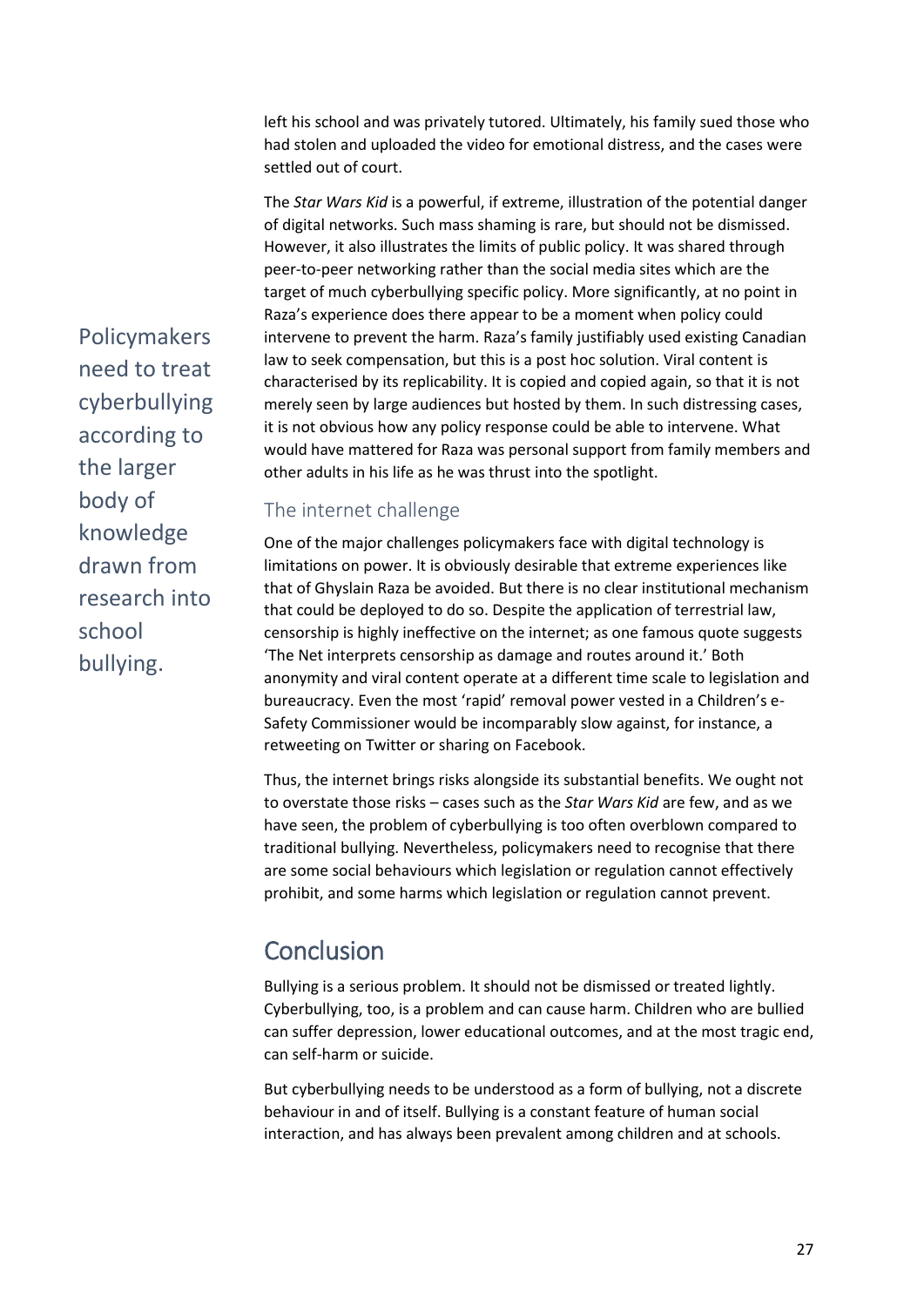As such, policymakers need to treat cyberbullying according to the larger body of knowledge drawn from research into school bullying. Children who have been bullied need to be given the tools to deal with bullying behaviours, and the confidence to approach teachers, parents and other adults who can provide appropriate support, advice and advocacy on their behalf. The role that parents play in this process is vital, and any answer to the problem of cyberbullying cannot involve a transfer of responsibility from parents to government.

There are substantial existent legal remedies, which cover a very broad range of conduct that falls within the definition of bullying. Many instances of sustained and aggressive conduct are dealt with by both civil and criminal law. A vast number of Commonwealth and state laws deal with harassment, intimidation, threats, defamation, breaches of privacy and other conduct.

Any new legislation is likely to duplicate existing legal remedies. Policymakers must take care not to further complicate a legal system which is already difficult to navigate. Increasing the number of laws designed to cover similar conduct creates confusion for victims and makes legal redress more expensive.

Powers of censorship also present a very real and serious threat to freedom of speech. Human rights such as free expression are just as important for children as they are for adults. A policy based on censorship undermines the development of young children, and suppresses their growth in areas such as problem solving, self-regulation and risk management – vital skills for children to learn.

The responsibility for tackling cyberbullying ultimately rests with parents. Many tools are available to assist parents. Strategies around internet browsing practices and the location of computers and other devices in the home, as well as the use of appropriate software, will provide some answers to parents seeking to deal with these issues.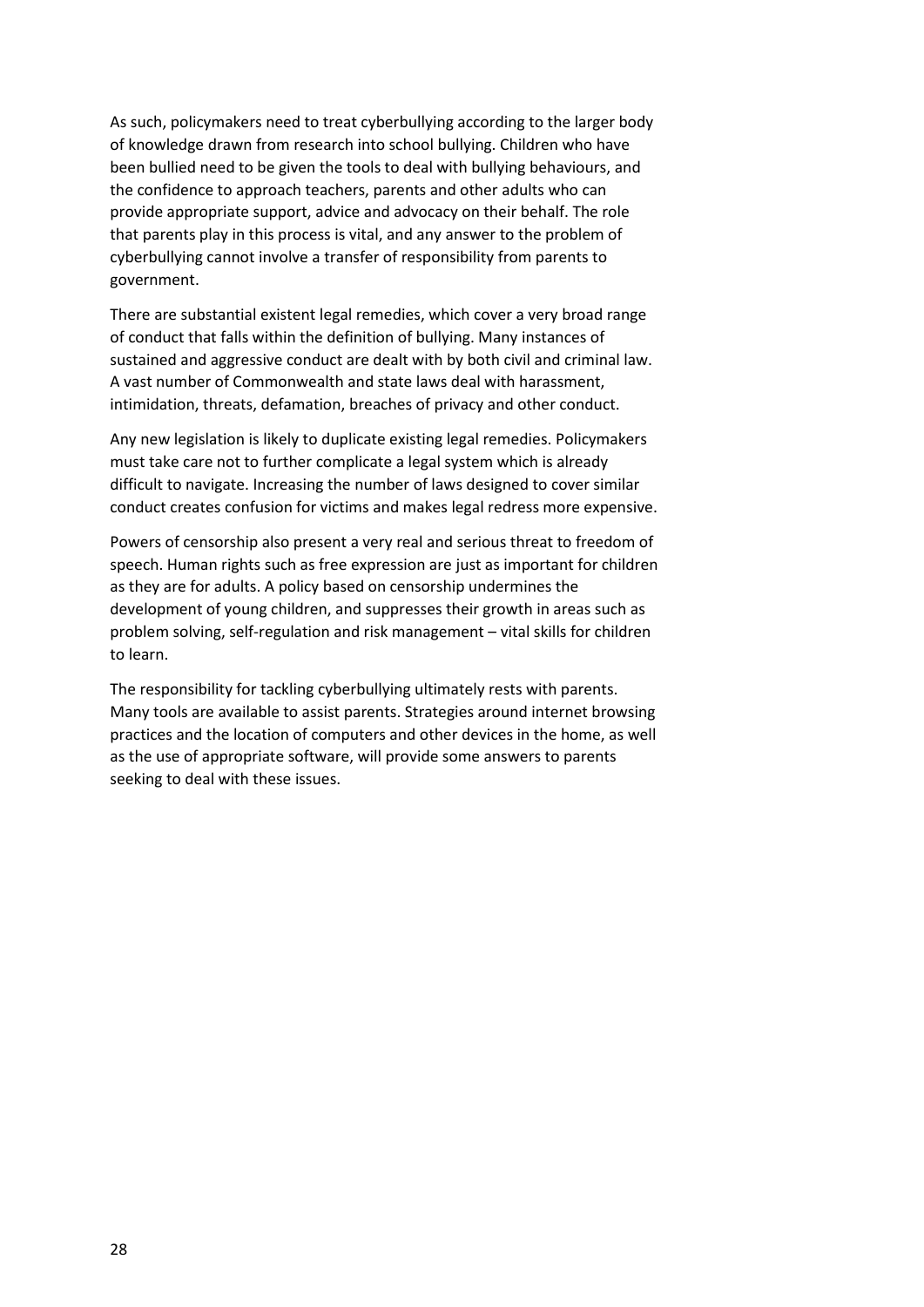### <span id="page-29-0"></span>Bibliography

- Baldry, AC & DP Farington, 'Effectiveness of Programs to Prevent School Bullying', *Victims & Offenders: An International Journal of Evidence-Based Research, Policy, and Practice*, vol. 2, no. 2, 2007, 183-204.
- Banks, G, 'Tackling the Underlying Causes of Over-regulation: An Update', paper presented to Australian Regulatory Reform Evolution Conference, Canberra, 24-25 October 2006.
- Berg, C, *The Biggest Vested Interest of All: How Government Lobbies to Restrict Individual Rights and Freedom Occasional Paper*, 2013.
- ———, 'Combatting the cyberbully myth', *The Sunday Age,* 23 March 2014.
- ———, *In Defence of Freedom of Speech: From Ancient Greece to Andrew Bolt*, Monographs on Western Civilisation, Institute of Public Affairs; Mannkal Economic Education Foundation, 2012.
- Berg, C & S Breheny, 'The cyberbullying moral panic', *IPA Review*, vol. 66, no. 1, 2014.
- ———, *Submission to the Department of Communications Discussion Paper 'Enhancing Online Safety for Children'* Institute of Public Affairs, Melbourne, 2014.
- boyd, d, *It's complicated : the social lives of networked teens*, Yale University Press, 2014.
- ———, 'Why Youth (Heart) Social Network Sites: The Role of Networked Publics in Teenage Social Life ', in D. Buckingham (ed.), *MacArthur Foundation Series on Digital Learning – Youth, Identity, and Digital Media Volume* MIT Press, Cambridge, MA, 2007.
- Burk, FL, 'Teasing and Bullying', *Pedagogical Seminary*, vol. 4, no. 3, 1897.
- Butler, DA, SM Kift, & MA Campbell, 'Cyber bullying in schools and the law : is there an effective means of addressing the power imbalance?', *eLaw Journal*, vol. 16, no. 1, 2010, 84-114.
- Dooley, JJ, J Pyzalski, & D Cross, 'Cyberbullying Versus Face-to-Face Bullying: A Theoretical and Conceptual Review', *Journal of Psychology*, vol. 217, no. 4, 2009, 182-88.
- Due, P, Holssein, Bjørn E., J Lynch, F Diderichsen, SN Gabhain, P Scheidt, C Currie, & The Health Behaviour in School-Aged Children Bullying Working Group, 'Bullying and symptoms among school-aged children: international comparative cross sectional study in 28 countries', *European Journal of Public Health*, vol. 15, no. 2, 2005, 128-32.
- *Enhancing Online Safety for Children: Public consultation on key election commitments*, Australian Government, Canberra, 2014.
- Espelage, DL, K Bosworth, & TR Simon, 'Examining the Social Context of Bullying Behaviors in Early Adolescence', *Journal of Counseling & Development*, vol. 78, no. 3, 2000, 326-33.
- Fletcher, P, 'Speech to the Youth, Technology and Virtual Communities Conference', review, 30 April 2014.
- Gradinger, P, D Strohmeier, & C Spiel, 'Traditional Bullying and Cyberbullying: Identification of Risk Groups for Adjustment Problems', *Zeitschrift fur Psychologie / Journal of Psychology*, vol. 217, no. 4, 2009.
- Guy, G, *Submission to the Joint Select Committee on Cyber-Safety Inquiry,* Parliament of Australia, House of Representatives, 2011.
- Harper, D, bully, <http://www.etymonline.com/index.php?term=bully>.
- Holt, MK, D Finkelhor, & GK Kantor, 'Hidden Forms of Victimization in Elementary Students Involved in Bullying', *School Psychology Review*, vol. 36, no. 3, 2007.
- Joint Select Committee on Cyber-Safety, *High-Wire Act Cyber-Safety and the Young, Interim Report,*  Parliament of Australia, 2011.
- Koo, H, 'A Time Line of the Evolution of School Bullying in Differing Social Contexts', *Asia Pacific Education Review*, vol. 8, no. 1, 2007, 107-16.
- Mishna, F, M Saini, & S Solomon, 'Ongoing and online: Children and youth's perceptions of cyber bullying', *Children and Youth Services Review*, vol. 31, no. 12, 2009, 1222-28.
- Olweus, D, *Bullying at school : what we know and what we can do*, Blackwell, Oxford, 1993.